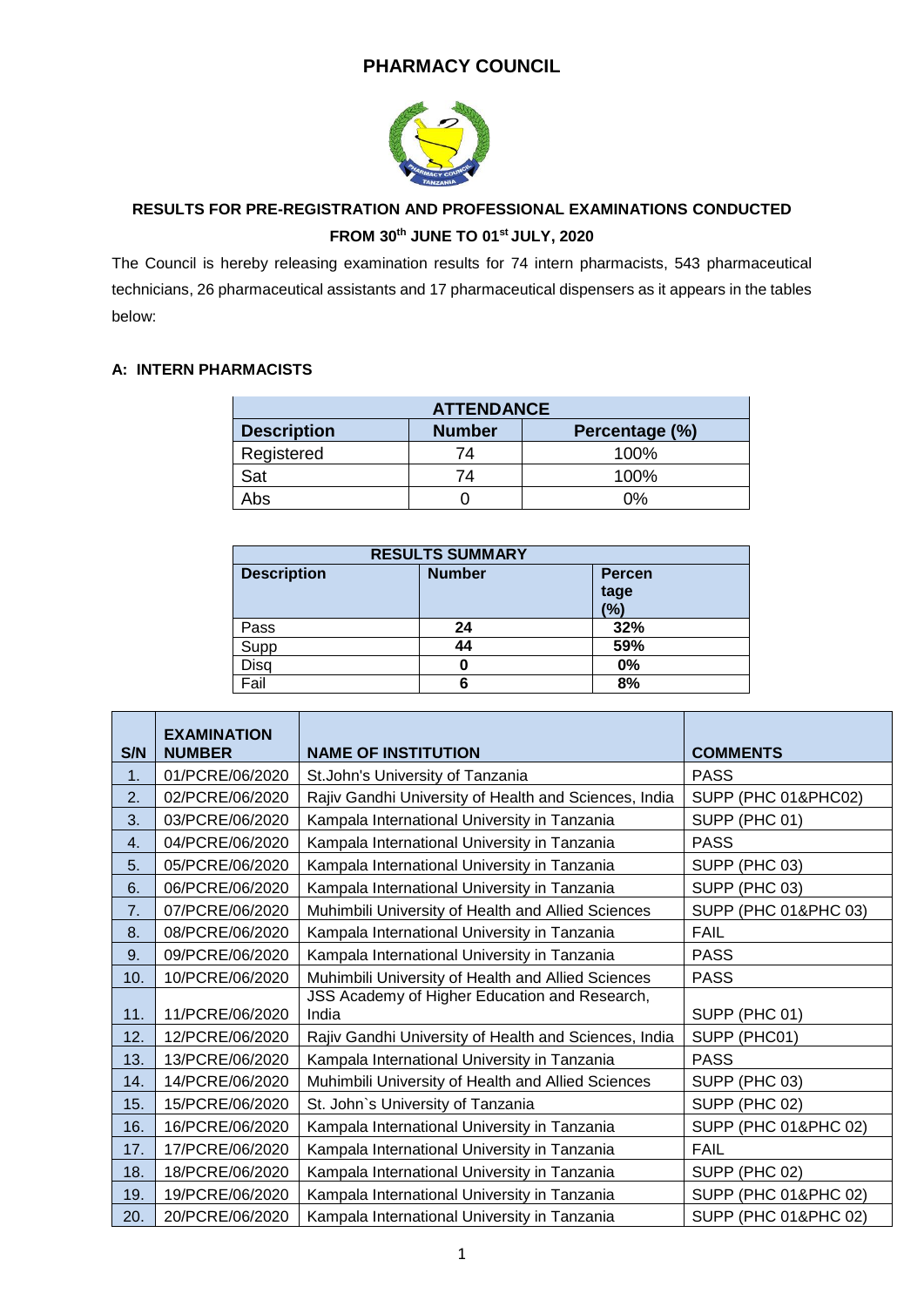|     | <b>EXAMINATION</b> |                                                    |                        |
|-----|--------------------|----------------------------------------------------|------------------------|
| S/N | <b>NUMBER</b>      | <b>NAME OF INSTITUTION</b>                         | <b>COMMENTS</b>        |
| 21. | 21/PCRE/06/2020    | Muhimbili University of Health and Allied Sciences | <b>PASS</b>            |
| 22. | 22/PCRE/06/2020    | Kampala International University in Tanzania       | <b>PASS</b>            |
| 23. | 23/PCRE/06/2020    | Kampala International University in Tanzania       | SUPP (PHC 02 & PHC 03) |
| 24. | 24/PCRE/06/2020    | St. John's University of Tanzania                  | <b>PASS</b>            |
| 25. | 25/PCRE/06/2020    | Kampala International University in Tanzania       | <b>PASS</b>            |
| 26. | 26/PCRE/06/2020    | Muhimbili University of Health and Allied Sciences | <b>PASS</b>            |
| 27. | 27/PCRE/06/2020    | Kampala International University in Tanzania       | SUPP (PHC 02)          |
| 28. | 28/PCRE/06/2020    | Maharishi Markandeshwar University, India          | <b>FAIL</b>            |
| 29. | 29/PCRE/06/2020    | Jawaharlal Nehru technological University, India   | SUPP (PHC 02)          |
| 30. | 30/PCRE/06/2020    | Muhimbili University of Health and Allied Sciences | SUPP (PHC 01)          |
| 31. | 31/PCRE/06/2020    | Muhimbili University of Health and Allied Sciences | <b>PASS</b>            |
| 32. | 32/PCRE/06/2020    | Kampala International University in Tanzania       | <b>FAIL</b>            |
| 33. | 33/PCRE/06/2020    | Kampala International University in Tanzania       | SUPP (PHC 02)          |
| 34. | 34/PCRE/06/2020    | Kampala International University in Tanzania       | SUPP (PHC 01)          |
| 35. | 35/PCRE/06/2020    | Kampala International University in Tanzania       | SUPP (PHC 01&PHC 02)   |
| 36. | 36/PCRE/06/2020    | Kampala International University in Tanzania       | SUPP (PHC 01)          |
| 37. | 37/PCRE/06/2020    | Kampala International University in Tanzania       | SUPP (PHC 02)          |
| 38. | 38/PCRE/06/2020    | Kampala International University in Tanzania       | SUPP (PHC 01&PHC 02)   |
| 39. | 39/PCRE/06/2020    | Manipal College of Pharmaceutical Sciences, India  | <b>PASS</b>            |
| 40. | 40/PCRE/06/2020    | Kampala International University in Tanzania       | SUPP (PHC 02)          |
| 41. | 41/PCRE/06/2020    | Muhimbili University of Health and Allied Sciences | SUPP (PHC01, PHC02)    |
| 42. | 42/PCRE/06/2020    | Kampala International University in Tanzania       | SUPP (PHC01, PHC02)    |
| 43. | 43/PCRE/06/2020    | Muhimbili University of Health and Allied Sciences | SUPP (PHC 03)          |
| 44. | 44/PCRE/06/2020    | Kampala International University in Tanzania       | <b>PASS</b>            |
| 45. | 45/PCRE/06/2020    | RAK Medical and Health Science University, UAE     | SUPP (PHC 01)          |
| 46. | 46/PCRE/06/2020    | Rajiv Gandhi University of Health and Sciences     | SUPP (PHC03)           |
| 47. | 47/PCRE/06/2020    | Kampala International University in Tanzania       | SUPP (PHC 01)          |
| 48. | 48/PCRE/06/2020    | St. John's University of Tanzania                  | <b>PASS</b>            |
| 49. | 49/PCRE/06/2020    | Catholic University of Health and Allied Science   | <b>PASS</b>            |
| 50. | 50/PCRE/06/2020    | Catholic University of Health and Allied Science   | SUPP (PHC02)           |
| 51. | 51/PCRE/06/2020    | Catholic University of Health and Allied Science   | <b>PASS</b>            |
| 52. | 52/PCRE/06/2020    | Kampala International University in Tanzania       | SUPP (PHC 02, PHC 03)  |
| 53. | 53/PCRE/06/2020    | Muhimbili University of Health and Allied Sciences | SUPP (PHC 01&PHC 02)   |
| 54. | 54/PCRE/06/2020    | Jiangsu University, China                          | SUPP (PHC02)           |
| 55. | 55/PCRE/06/2020    | Osmania University, India                          | <b>PASS</b>            |
| 56. | 56/PCRE/06/2020    | Catholic University of Health and Allied Science   | <b>FAIL</b>            |
| 57. | 57/PCRE/06/2020    | Catholic University of Health and Allied Science   | SUPP (PHC 02)          |
| 58. | 58/PCRE/06/2020    | Kampala International University in Tanzania       | <b>PASS</b>            |
| 59. | 59/PCRE/06/2020    | Catholic University of Health and Allied Science   | SUPP (PHC 02, PHC 03)  |
| 60. | 60/PCRE/06/2020    | Kampala International University in Tanzania       | SUPP (PHC02)           |
| 61. | 61/PCRE/06/2020    | Kampala International University in Tanzania       | SUPP (PHC 01 & PHC 02) |
| 62. | 62/PCRE/06/2020    | St. John's University of Tanzania                  | SUPP (PHC 01)          |
| 63. | 63/PCRE/06/2020    | St John's University of Tanzania                   | SUPP (PHC02)           |
| 64. | 64/PCRE/06/2020    | St John's University of Tanzania                   | SUPP (PHC 01)          |
| 65. | 65/PCRE/06/2020    | Acharya and B.M Reddy College of Pharmacy, India   | SUPP (PHC 01, PHC 02)  |
| 66. | 66/PCRE/06/2020    | Catholic University of Health and Allied Science   | SUPP (PHC 01)          |
| 67. | 67/PCRE/06/2020    | Kampala International University in Tanzania       | SUPP (PHC 02)          |
| 68. | 68/PCRE/06/2020    | Kampala International University in Tanzania       | <b>FAIL</b>            |
| 69. | 69/PCRE/06/2020    | Kampala International University in Tanzania       | <b>PASS</b>            |
| 70. | 70/PCRE/06/2020    | Kampala International University in Tanzania       | <b>PASS</b>            |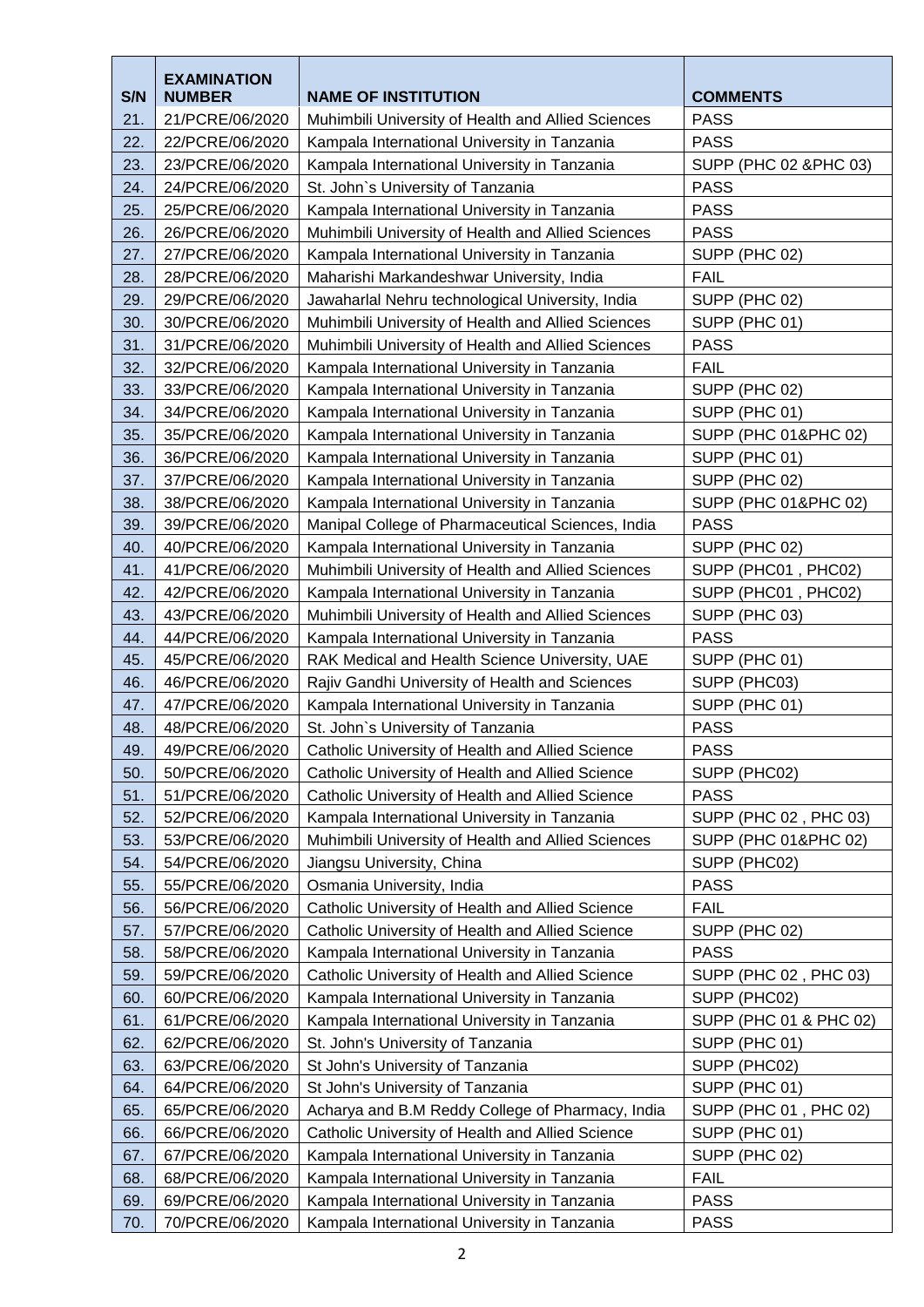| S/N | <b>EXAMINATION</b><br><b>NUMBER</b> | <b>NAME OF INSTITUTION</b>                         | <b>COMMENTS</b> |
|-----|-------------------------------------|----------------------------------------------------|-----------------|
| 71. | 71/PCRE/06/2020                     | Kampala International University in Tanzania       | <b>PASS</b>     |
| 72. | 72/PCRE/06/2020                     | Catholic University of Health and Allied Science   | <b>PASS</b>     |
| 73. | 73/PCRE/06/2020                     | Kampala International University in Tanzania       | <b>PASS</b>     |
| 74. | 74/PCRE/06/2020                     | Muhimbili University of Health and Allied Sciences | <b>PASS</b>     |

**KEY**

**PHC 01 - Applied Compounding, Calculations and its Formulations**

**PHC 02 - Applied Hospital and Community Pharmacy Practices**

**PHC 03 - Laws, Regulations, Ethics and Professional Conduct**

**ABS - Absent**

**SUPP - Supplementary (Scored Lower than the pass mark in one or two examinations)**

**DISQ - Disqualified (Confirmed breaching Examination Regulations)**

**FAIL - Scored lower than the pass mark in all three (3) examinations**

| <b>ATTENDANCE</b>  |                                 |                |  |  |  |
|--------------------|---------------------------------|----------------|--|--|--|
| <b>Description</b> | <b>Number</b><br>Percentage (%) |                |  |  |  |
| <b>Registered</b>  | 543                             | 100.0%         |  |  |  |
| <b>Sat</b>         | 535                             | 98.5%          |  |  |  |
| <b>Absent</b>      | 8                               | 1.5%           |  |  |  |
|                    | <b>RESULT SUMMARY</b>           |                |  |  |  |
| <b>Description</b> | <b>Number</b>                   | Percentage (%) |  |  |  |
| Pass               | 241                             | 45.0%          |  |  |  |
| <b>Supp</b>        | 257                             | 48.0%          |  |  |  |
| <b>Disq</b>        |                                 | 0.2%           |  |  |  |
| Fail               | 36                              | 6.7%           |  |  |  |

#### **B: PHARMACEUTICAL TECHNICIANS**

| S/N | <b>EXAMINATION</b> | <b>NAME OF INSTITUTION</b>                       | <b>COMMENTS</b>         |
|-----|--------------------|--------------------------------------------------|-------------------------|
|     | <b>NUMBER</b>      |                                                  |                         |
|     |                    |                                                  |                         |
| 1.  | 01/PTPE/06/2020    | Paradigms College of Health Sciences             | <b>PASS</b>             |
| 2.  | 02/PTPE/06/2020    | Royal Training Institute                         | SUPP (PTPE 01)          |
| 3.  | 03/PTPE/06/2020    | Paradigms College of Health Sciences             | SUPP (PTPE 01)          |
| 4.  | 02/PTPE/06/2020    | Royal Training Institute                         | SUPP (PTPE 01)          |
| 5.  | 03/PTPE/06/2020    | Paradigms College of Health Sciences             | SUPP (PTPE 01)          |
| 6.  | 04/PTPE/06/2020    | Royal Training Institute                         | <b>PASS</b>             |
| 7.  | 05/PTPE/06/2020    | Royal Training Institute                         | SUPP (PTPE 01)          |
| 8.  | 06/PTPE/06/2020    | University of Dodoma                             | <b>PASS</b>             |
| 9.  | 07/PTPE/06/2020    | St. Joseph University College of Health Sciences | SUPP (PTPE 01, PTPE 02) |
| 10. | 08/PTPE/06/2020    | Kampala International University of Tanzania     | SUPP (PTPE 01)          |
| 11. | 09/PTPE/06/2020    | College of Health Science Zanzibar               | SUPP (PTPE 01)          |
| 12. | 10/PTPE/06/2020    | College of Health sciences Zanzibar              | SUPP (PTPE 01)          |
| 13. | 11/PTPE/06/2020    | Ruaha Catholic University                        | <b>PASS</b>             |
| 14. | 12/PTPE/06/2020    | Paradigms College of Health Sciences             | <b>FAIL</b>             |
| 15. | 13/PTPE/06/2020    | Royal Training Institute                         | <b>PASS</b>             |
| 16. | 14/PTPE/06/2020    | St. Joseph University College of Health Sciences | SUPP (PTPE 03)          |
| 17. | 15/PTPE/06/2020    | St. Joseph University College of Health Sciences | <b>FAIL</b>             |
| 18. | 16/PTPE/06/2020    | City College of Health and Allied Sciences       | SUPP (PTPE 01)          |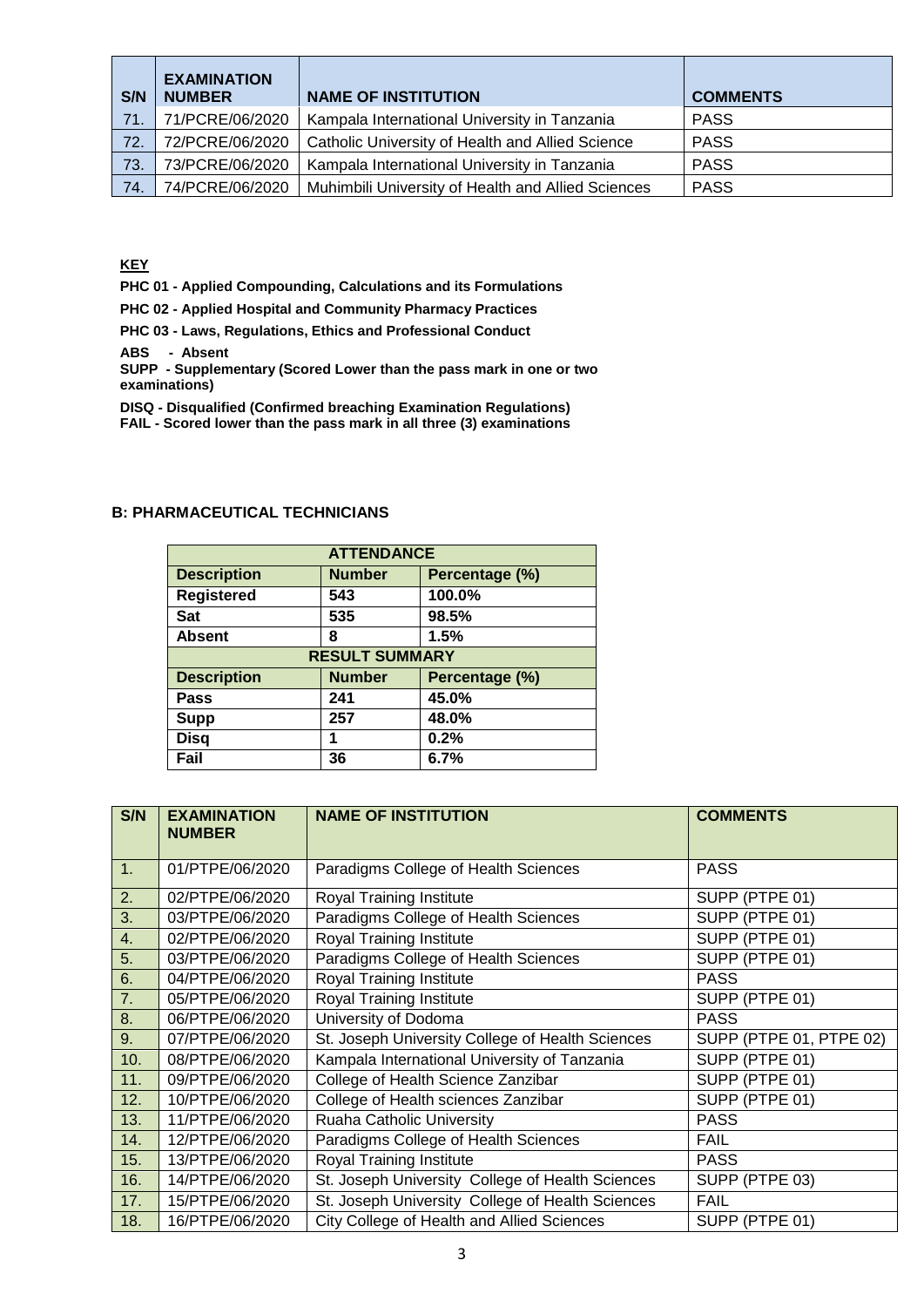| S/N        | <b>EXAMINATION</b>                 | <b>NAME OF INSTITUTION</b>                                               | <b>COMMENTS</b>            |
|------------|------------------------------------|--------------------------------------------------------------------------|----------------------------|
|            | <b>NUMBER</b>                      |                                                                          |                            |
| 19.        | 17/PTPE/06/2020                    | <b>City College of Health and Allied Sciences</b>                        | <b>ABSENT</b>              |
| 20.        | 18/PTPE/06/2020                    | Royal Training Institute                                                 | SUPP (PTPE 03)             |
| 21         | 19/PTPE/06/2020                    | St. John's University of Tanzania                                        | <b>ABSENT</b>              |
| 22.        | 20/PTPE/06/2020                    | Kampala International University of Tanzania                             | <b>PASS</b>                |
| 23.        | 21/PTPE/06/2020                    | Royal Training Institute                                                 | <b>PASS</b>                |
| 24.        | 22/PTPE/06/2020                    | Kampala International University in Tanzania                             | SUPP (PTPE 01, PTPE 03)    |
| 25.        | 23/PTPE/06/2020                    | University of Dodoma                                                     | SUPP (PTPE 01)             |
| 26.        | 24/PTPE/06/2020                    | Ruaha Catholic University                                                | <b>FAIL</b>                |
| 27.        | 25/PTPE/06/2020                    | Paradigms College of Health Sciences                                     | SUPP (PTPE 01)             |
| 28.        | 26/PTPE/06/2020                    | St. Joseph College of Health and Allied Sciences                         | SUPP (PTPE 01)             |
| 29.        | 27/PTPE/06/2020                    | Paradigms College of Health Sciences                                     | SUPP (PTPE 01, PTPE 02)    |
| 30.        | 28/PTPE/06/2020                    | St. Joseph College of Health and Allied Sciences                         | SUPP (PTPE 01)             |
| 31.        | 29/PTPE/06/2020                    | Royal Training Institute                                                 | SUPP (PTPE 01, PTPE 03)    |
| 32.        | 30/PTPE/06/2020                    | City College of Health and Allied Sciences                               | <b>FAIL</b>                |
| 33.        | 31/PTPE/06/2020                    | <b>Royal Training College</b>                                            | <b>PASS</b>                |
| 34.        | 32/PTPE/06/2020                    | Kilimanjaro School of Pharmacy                                           | SUPP (PTPE 01)             |
| 35.        | 33/PTPE/06/2020                    | Paradigms College of Health Sciences                                     | SUPP (PTPE 01)             |
| 36.        | 34/PTPE/06/2020                    | Kampala International University in Tanzania                             | <b>PASS</b>                |
| 37.        | 35/PTPE/06/2020                    | Kampala International University in Tanzania                             | SUPP (PTPE 01)             |
| 38.        | 36/PTPE/06/2020                    | St. Joseph University College of Health Sciences                         | <b>PASS</b>                |
| 39.        | 37/PTPE/06/2020                    | University of Dodoma                                                     | <b>FAIL</b>                |
| 40.        | 38/PTPE/06/2020                    | St. John's University of Tanzania                                        | SUPP (PTPE 01)             |
| 41.        | 39/PTPE/06/2020                    | St. John's University of Tanzania                                        | SUPP (PTPE 01)             |
| 42.        | 40/PTPE/06/2020                    | Kilimanjaro School of Pharmacy                                           | <b>PASS</b>                |
| 43.        | 41/PTPE/06/2020                    | Ruaha Catholic University                                                | <b>PASS</b>                |
| 44.        | 42/PTPE/06/2020                    | City College of Health and Allied Sciences                               | <b>FAIL</b>                |
| 45.        | 43/PTPE/06/2020                    | <b>University of Dodoma</b>                                              | <b>ABSENT</b>              |
| 46.        | 44/PTPE/06/2020                    | St. Joseph University College of Health Sciences                         | SUPP (PTPE 01)             |
| 47.        | 45/PTPE/06/2020                    | St. Joseph University College of Health Sciences                         | <b>PASS</b>                |
| 48.        | 46/PTPE/06/2020                    | St. Joseph University College of Health Sciences                         | <b>PASS</b>                |
| 49.        | 47/PTPE/06/2020                    | University of Dodoma                                                     | <b>PASS</b>                |
| 50.        | 48/PTPE/06/2020                    | Kampla International University in Tanzania                              | <b>PASS</b>                |
| 51.        | 49/PTPE/06/2020                    | Paradigms College of Health Sciences                                     | SUPP (PTPE 01, PTPE 03)    |
| 52.        | 50/PTPE/06/2020                    | Kampla International University in Tanzania                              | <b>PASS</b>                |
| 53.        | 51/PTPE/06/2020                    | Paradigm College of Health and Allied Sciences                           | SUPP (PTPE 01, PTPE 03)    |
| 54.        | 52/PTPE/06/2020                    | Paradigms College of Health Sciences                                     | <b>PASS</b>                |
| 55.        | 53/PTPE/06/2020                    | St. Joseph University College of Health and Allied                       | SUPP (PTPE 01, PTPE 02)    |
|            |                                    | Sciences                                                                 |                            |
| 56.        | 54/PTPE/06/2020<br>55/PTPE/06/2020 | Kampala International University in Tanzania<br>Royal Training Institute | <b>PASS</b>                |
| 57.<br>58. | 56/PTPE/06/2020                    | St. Joseph University College of Health and Allied                       | <b>PASS</b><br><b>PASS</b> |
|            |                                    | Sciences                                                                 |                            |
| 59.        | 57/PTPE/06/2020                    | City College of Health and Allied Sciences                               | SUPP (PTPE 01, PTPE 02)    |
| 60.        | 58/PTPE/0/2020                     | City College of Health and Allied Sciences                               | SUPP (PTPE 01)             |
| 61.        | 59/PTPE/06/2020                    | Kampala International University in Tanzania                             | <b>PASS</b>                |
| 62.        | 60/PTPE/06/2020                    | City college of Health and Allied Sciences                               | SUPP (PTPE 01)             |
| 63.        | 61/PTPE/06/2020                    | St. Joseph College of Health and Allied Sciences                         | <b>PASS</b>                |
| 64.        | 62/PTPE/06/2020                    | Ruaha Catholic University                                                | <b>FAIL</b>                |
| 65.        | 63/PTPE/06/2020                    | City College of Health and Allied Sciences                               | SUPP (PTPE 01)             |
| 66.        | 64/PTPE/06/2020                    | Kilimanjaro School of Pharmacy                                           | SUPP (PTPE 01)             |
| 67.        | 65/PTPE/06/2020                    | City College of Health and Allied Sciences                               | SUPP (PTPE 01)             |
| 68.        | 66/PTPE/06/2020                    | St. Joseph College of Health and Allied Sciences                         | <b>PASS</b>                |
| 69.        | 67/PTPE/06/2020                    | Royal Training Institute                                                 | <b>PASS</b>                |
| 70.        | 68/PTPE/06/2020                    | Ruaha Catholic University                                                | SUPP (PTPE 01)             |
| 71.        | 69/PTPE/06/2020                    | Kampala International University in Tanzania                             | <b>PASS</b>                |
| 72.        | 70/PTPE/06/2020                    | University of Dodoma                                                     | <b>PASS</b>                |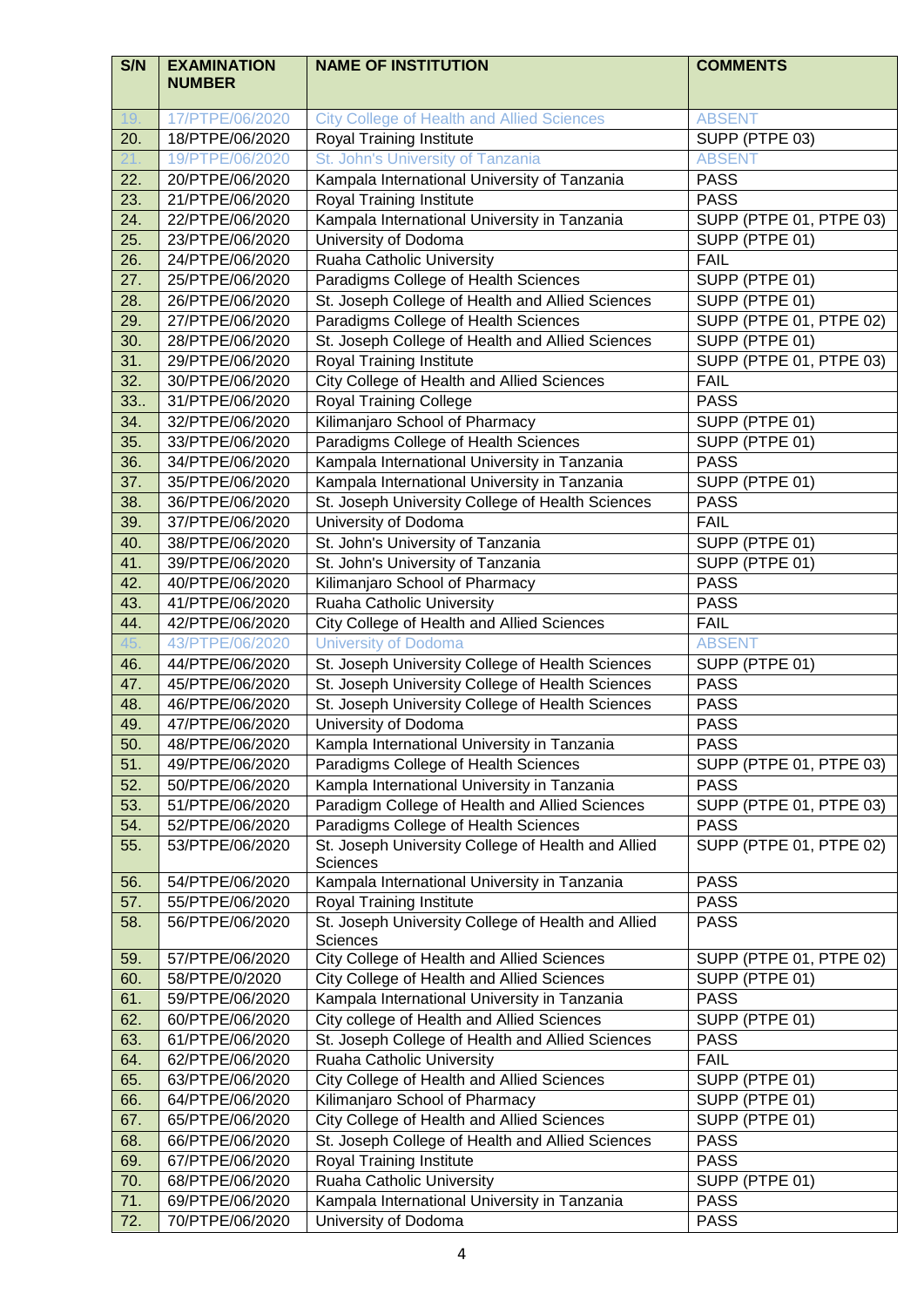| S/N          | <b>EXAMINATION</b><br><b>NUMBER</b>  | <b>NAME OF INSTITUTION</b>                                                                      | <b>COMMENTS</b>                        |
|--------------|--------------------------------------|-------------------------------------------------------------------------------------------------|----------------------------------------|
| 73.          | 71/PTPE/06/2020                      | City College of Health and Allied Sciences                                                      | <b>PASS</b>                            |
| 74.          | 72/PTPE/06/2020                      | <b>City College of Health and Allied Sciences</b>                                               | <b>PASS</b>                            |
| 75.          | 73/PTPE/06/2020                      | Paradigms College of Health Sciences                                                            | SUPP (PTPE 01)                         |
| 76.          | 74/PTPE/06/2020                      | St. Francis University College of Health and Allied<br>Sciences                                 | <b>PASS</b>                            |
| 77.          | 75/PTPE/06/2020                      | Kampala International University in Tanzania                                                    | <b>ABSENT</b>                          |
| 78.          | 76/PTPE/06/2020                      | St. Francis University College of Health and Allied<br>Sciences                                 | SUPP (PTPE 03)                         |
| 79.          | 77/PTPE/06/2020                      | City College of Health and Allied Sciences                                                      | <b>PASS</b>                            |
| 80.          | 78/PTPE/06/2020                      | <b>Paradigms College of Health Sciences</b>                                                     | <b>ABSENT</b>                          |
| 81.          | 79/PTPE/06/2020                      | <b>City College of Health and Allied Sciences</b>                                               | SUPP (PTPE 01)                         |
| 82.          | 80/PTPE/06/2020                      | University of Dodoma                                                                            | <b>PASS</b>                            |
| 83.          | 81/PTPE/06/2020                      | Kampala International University in Tanzania                                                    | <b>PASS</b>                            |
| 84.          | 82/PTPE/06/2020                      | Paradigms College of Health Sciences                                                            | SUPP (PTPE 01)                         |
| 85.          | 83/PTPE/06/2020                      | Ruaha Catholic University                                                                       | SUPP (PTPE 01)                         |
| 86.          | 84/PTPE/06/2020                      | Kampala International University of Tanzania                                                    | SUPP (PTPE 01)                         |
| 87.          | 85/PTPE/06/2020                      | Paradigms College of Health Sciences                                                            | <b>FAIL</b>                            |
| 88.          | 86/PTPE/06/2020                      | St. John's University of Tanzania                                                               | <b>PASS</b>                            |
| 89.          | 87/PTPE/06/2020                      | <b>City College of Health and Allied Sciences</b>                                               | <b>PASS</b>                            |
| 90.          | 88/PTPE/06/2020                      | Paradigms College of Health Sciences                                                            | SUPP (PTPE 01, PTPE 02)                |
| 91.          | 89/PTPE/06/2020                      | Paradigms College of Health Sciences                                                            | SUPP (PTPE 03)                         |
| 92.          | 90/PTPE/06/2020                      | St. Joseph College of Health and Allied Sciences                                                | <b>PASS</b>                            |
| 93.          | 91/PTPE/06/2020                      | City College of Health and Allied Science                                                       | SUPP (PTPE 01)                         |
| 94.          | 92/PTPE/06/2020                      | St. Joseph College of Health and Allied Sciences                                                | <b>PASS</b>                            |
| 95.          | 93/PTPE/06/2020                      | Royal Training Institute                                                                        | SUPP (PTPE 01)                         |
| 96.          | 94/PTPE/06/2020                      | Kampala International University in Tanzania                                                    | SUPP (PTPE 01)                         |
| 97.          | 95/PTPE/06/2020                      | Paradigms College of Health sciences                                                            | <b>FAIL</b>                            |
| 98.          | 96/PTPE/06/2020                      | St. Joseph College of Health and Allied Sciences                                                | <b>PASS</b>                            |
| 99.          | 97/PTPE/06/2020                      | College of Health Science Zanzibar                                                              | SUPP (PTPE 01)                         |
| 100.         | 98/PTPE/06/2020                      | <b>City College of Health and Allied Sciences</b>                                               | SUPP (PTPE 02, PTPE 03)                |
| 101.         | 99/PTPE/06/2020                      | Paradigms College of Health Sciences                                                            | SUPP (PTPE 01)                         |
| 102.         | 100/PTPE/06/2020                     | Paradigms College of Health Sciences                                                            | SUPP (PTPE 01, PTPE 03)                |
| 103.         | 101/PTPE/06/2020                     | <b>City College of Health and Allied Sciences</b>                                               | <b>FAIL</b>                            |
| 104.         | 102/PTPE/02/2020<br>103/PTPE/02/2020 | Paradigms College of Health Sciences                                                            | SUPP (PTPE 01)                         |
| 105.<br>106. | 104/PTPE/02/2020                     | City College of Health and Allied Sciences<br><b>City College of Health and Allied Sciences</b> | SUPP (PTPE 01, PTPE 02)<br><b>FAIL</b> |
| 107.         | 105/PTPE/02/2020                     | Kampala International University in Tanzania                                                    | SUPP (PTPE 01)                         |
| 108.         | 106/PTPE/02/2020                     | Paradigms College of Health sciences                                                            | SUPP (PTPE 01)                         |
| 109.         | 107/PTPE/02/2020                     | Muhimbili University of Health and Allied Sciences                                              | <b>DISQ</b>                            |
| 110.         | 108/PTPE/02/2020                     | Royal Training Institute                                                                        | SUPP (PTPE 01)                         |
| 111.         | 110/PTPE/02/2020                     | Paradigms College of Health Science                                                             | SUPP (PTPE 01, PTPE 02,<br>PTPE 03)    |
| 112.         | 109/PTPE/02/2020                     | <b>City College of Health and Allied Sciences</b>                                               | <b>ABSENT</b>                          |
| 113.         | 111/PTPE/02/2020                     | Paradigms college of Health Sciences                                                            | <b>FAIL</b>                            |
| 114.         | 112/PTPE/02/2020                     | St. Joseph College of Health and Allied Sciences                                                | <b>PASS</b>                            |
| 115.         | 113/PTPE/02/2020                     | University of Dodoma                                                                            | SUPP (PTPE 01)                         |
| 116.         | 114/PTPE/06/2020                     | St. Joseph College of Health and Allied Sciences                                                | <b>PASS</b>                            |
| 117.         | 115/PTPE/06/2020                     | St. Joseph College of Health and Allied Sciences                                                | <b>PASS</b>                            |
| 118.         | 116/PTPE/06/2020                     | St. Francis University College of Health and Allied<br>Sciences                                 | <b>PASS</b>                            |
| 119.         | 117/PTPE/06/2020                     | City College of Health and Allied Sciences                                                      | <b>PASS</b>                            |
| 120.         | 118/PTPE/06/2020                     | Royal Training Institute                                                                        | SUPP (PTPE 01)                         |
| 121.         | 119/PTPE/06/2020                     | St. Joseph University College of Health and Allied<br>Sciences                                  | SUPP (PTPE 01)                         |
| 122.         | 120/PTPE/06/2020                     | St. Joseph University College of Health and Allied<br>Sciences                                  | <b>PASS</b>                            |
| 123.         | 121/PTPE/06/2020                     | Royal Training Institute                                                                        | SUPP (PTPE 01)                         |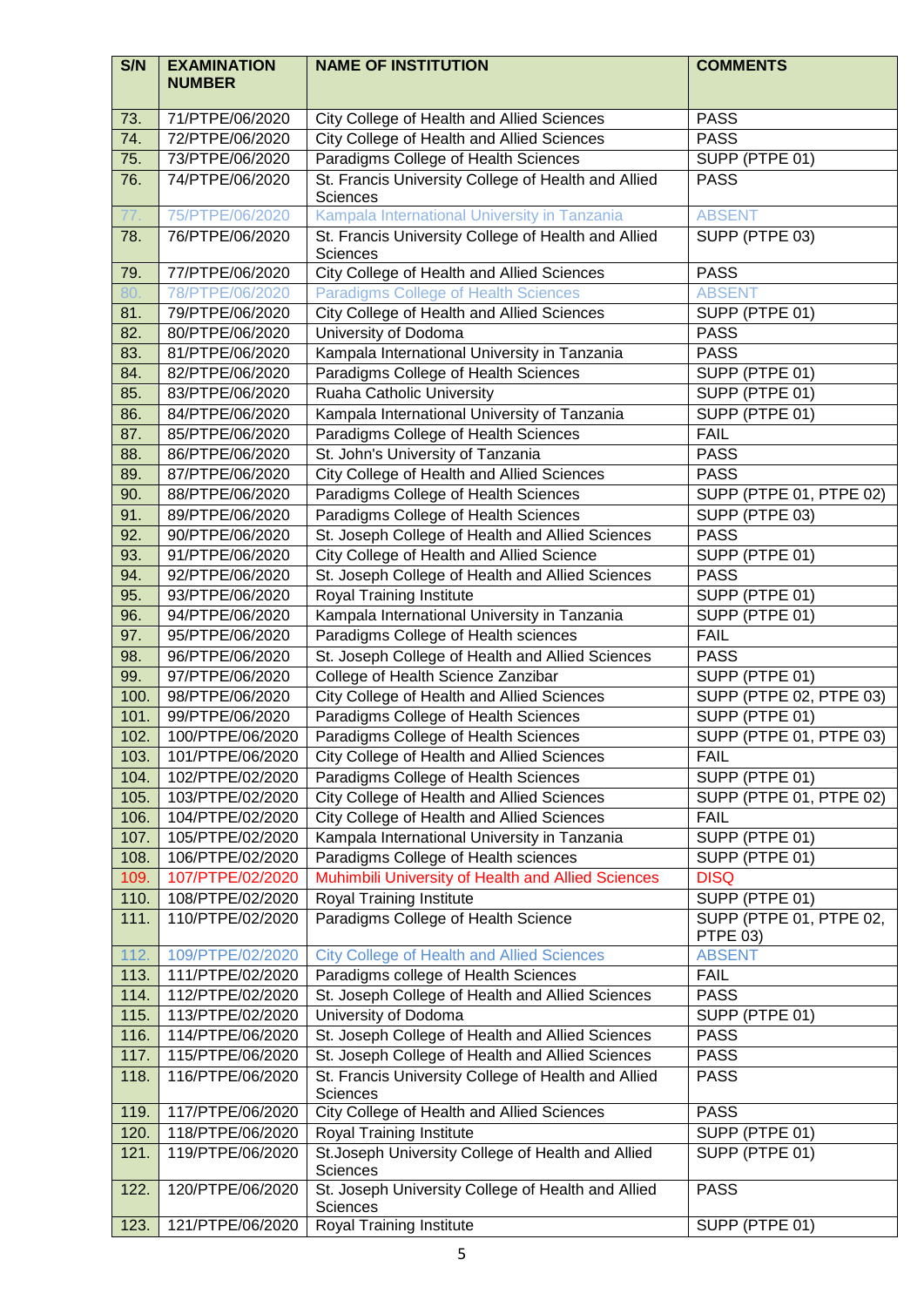| S/N          | <b>EXAMINATION</b><br><b>NUMBER</b>  | <b>NAME OF INSTITUTION</b>                                      | <b>COMMENTS</b>               |
|--------------|--------------------------------------|-----------------------------------------------------------------|-------------------------------|
| 124.         | 122/PTPE/06/2020                     | City College of Health and Allied Sciences                      | <b>PASS</b>                   |
| 125.         | 123/PTPE/06/2020                     | Paradigms College of Health Sciences                            | SUPP (PTPE 01)                |
| 126.         | 124/PTPE/06/2020                     | Kampala International University in Tanzania                    | SUPP (PTPE 01)                |
| 127.         | 125/PTPE/06/2020                     | Kilimanjaro School of Pharmacy                                  | SUPP (PTPE 01)                |
| 128.         | 126/PTPE/06/2020                     | St. Joseph College of Health and Allied Sciences                | SUPP (PTPE 01)                |
| 129.         | 127/PTPE/06/2020                     | Royal Training Institute                                        | <b>PASS</b>                   |
| 130.         | 128/PTPE/06/2020                     | Kampala International University in Tanzania                    | <b>PASS</b>                   |
| 131.         | 129/PTPE/06/2020                     | Royal Training Institute                                        | SUPP (PTPE 01, PTPE 02)       |
| 132.         | 130/PTPE/06/2020                     | University of Dodoma                                            | SUPP (PTPE 01)                |
| 133.         | 131/PTPE/06/2020                     | Paradigms College of Health Sciences                            | <b>FAIL</b>                   |
| 134.         | 132/PTPE/06/2020                     | City College of Health and Allied Science                       | SUPP (PTPE 01)                |
| 135.         | 133/PTPE/06/2020                     | St. Joseph College of Health and Allied Sciences                | <b>PASS</b>                   |
| 136.         | 134/PTPE/06/2020                     | Kampala International University in Tanzania                    | SUPP (PTPE 01)                |
| 137.         | 135/PTPE/06/2020                     | St. Joseph College of Health and Allied Sciences                | SUPP (PTPE 01)                |
| 138.         | 136/PTPE/06/2020                     | Paradigms College of Health Sciences                            | SUPP (PTPE 01)                |
| 139.         | 137/PTPE/06/2020                     | <b>Royal Training Institute</b>                                 | SUPP (PTPE 01)                |
| 140.         | 138/PTPE/06/2020                     | St. John's University of Tanzania                               | SUPP (PTPE 01, PTPE 03)       |
| 141.         | 139/PTPE/06/2020                     | Royal Training Institute                                        | SUPP (PTPE 01)                |
| 142.         | 140/PTPE/06/2020                     | Paradigms College of Health Sciences                            | SUPP (PTPE 01)                |
| 143.         | 141/PTPE/06/2020                     | University of Dodoma                                            | SUPP (PTPE 01)                |
| 144.         | 142/PTPE/06/2020                     | <b>City College of Health and Allied Sciences</b>               | <b>PASS</b>                   |
| 145.         | 143/PTPE/06/2020                     | University of Dodoma                                            | <b>PASS</b>                   |
| 146.         | 144/PTPE/06/2020                     | City College of Health and Allied Sciences                      | SUPP (PTPE 01)                |
| 147.         | 145/PTPE/06/2020                     | Kampala International University in Tanzania                    | <b>PASS</b>                   |
| 148.         | 146/PTPE/06/2020                     | St. Joseph College of Health and Allied Sciences                | SUPP (PTPE 01, PTPE 02)       |
| 149.         | 147/PTPE/06/2020                     | Kilimanjaro School of Pharmacy                                  | <b>PASS</b>                   |
| 150.         | 148/PTPE/06/2020                     | Paradigms College of Health Sciences                            | SUPP (PTPE 01)                |
| 151.         | 149/PTPE/06/2020                     | Paradigms College of Health Sciences                            | SUPP (PTPE 01, PTPE 03)       |
| 152.         | 150/PTPE/06/2020                     | Kampala International University in Tanzania                    | SUPP (PTPE 01)                |
| 153.         | 151/PTPE/06/2020                     | St. Joseph College of Health and Allied Sciences                | <b>PASS</b>                   |
| 154.         | 152/PTPE/06/2020                     | Kilimanjaro School of Pharmacy                                  | SUPP (PTPE 01)                |
| 155.<br>156. | 153/PTPE/06/2020<br>154/PTPE/06/2020 | Paradigms College of Health Sciences<br>University of Dodoma    | SUPP (PTPE 01)<br><b>PASS</b> |
| 157.         | 155/PTPE/06/2020                     | City College of Health and Allied Sciences                      | <b>PASS</b>                   |
| 158.         | 156/PTPE/06/2020                     | Muhimbili University of Health and Allied Sciences              | SUPP (PTPE 01)                |
| 159.         | 157/PTPE/06/2020                     | Paradigms College of health and Allied Science                  | <b>PASS</b>                   |
| 160.         | 158/PTPE/06/2020                     | University of Dodoma                                            | <b>PASS</b>                   |
| 161.         | 159/PTPE/06/2020                     | Kampla International University in Tanzania                     | SUPP (PTPE 01, PTPE 02)       |
| 162.         | 160/PTPE/06/2020                     | Paradigms College of Health Sciences                            | SUPP (PTPE 01, PTPE 02)       |
| 163.         | 161/PTPE/06/2020                     | Ruaha Catholic University                                       | <b>PASS</b>                   |
| 164.         | 162/PTPE/06/2020                     | St. Joseph College of Health and Allied Sciences                | SUPP (PTPE 01)                |
| 165.         | 163/PTPE/06/2020                     | City College of Health and Allied Sciences                      | SUPP (PTPE 01)                |
| 166.         | 164/PTPE/06/2020                     | Ruaha Catholic University                                       | SUPP (PTPE 01)                |
| 167.         | 165/PTPE/06/2020                     | City College of Health and Allied Sciences                      | <b>PASS</b>                   |
| 168.         | 166/PTPE/06/2020                     | Paradigms College of Health Sciences                            | SUPP (PTPE 01. PTPE 03)       |
| 169.         | 167/PTPE/06/2020                     | Paradigms College of Health Sciences                            | <b>PASS</b>                   |
| 170.         | 168/PTPE/06/2020                     | St. Francis University College of Health and Allied<br>Sciences | <b>PASS</b>                   |
| 171.         | 169/PTPE/06/2020                     | Kahama College of Health Science                                | SUPP (PTPE 01)                |
| 172.         | 170/PTPE/06/2020                     | Royal Traning Institute                                         | <b>FAIL</b>                   |
| 173.         | 171/PTPE/06/2020                     | Royal Training Institute                                        | SUPP (PTPE 01)                |
| 174.         | 172/PTPE/06/2020                     | Muhimbili University of Health and Allied Sciences              | SUPP (PTPE 01, PTPE 02)       |
| 175.         | 173/PTPE/06/2020                     | Royal Training Institute                                        | SUPP (PTPE 01, PTPE 03)       |
| 176.         | 174/PTPE/06/2020                     | Royal Training Institute                                        | SUPP (PTPE 01)                |
| 177.         | 175/PTPE/06/2020                     | Ruaha Catholic University                                       | <b>PASS</b>                   |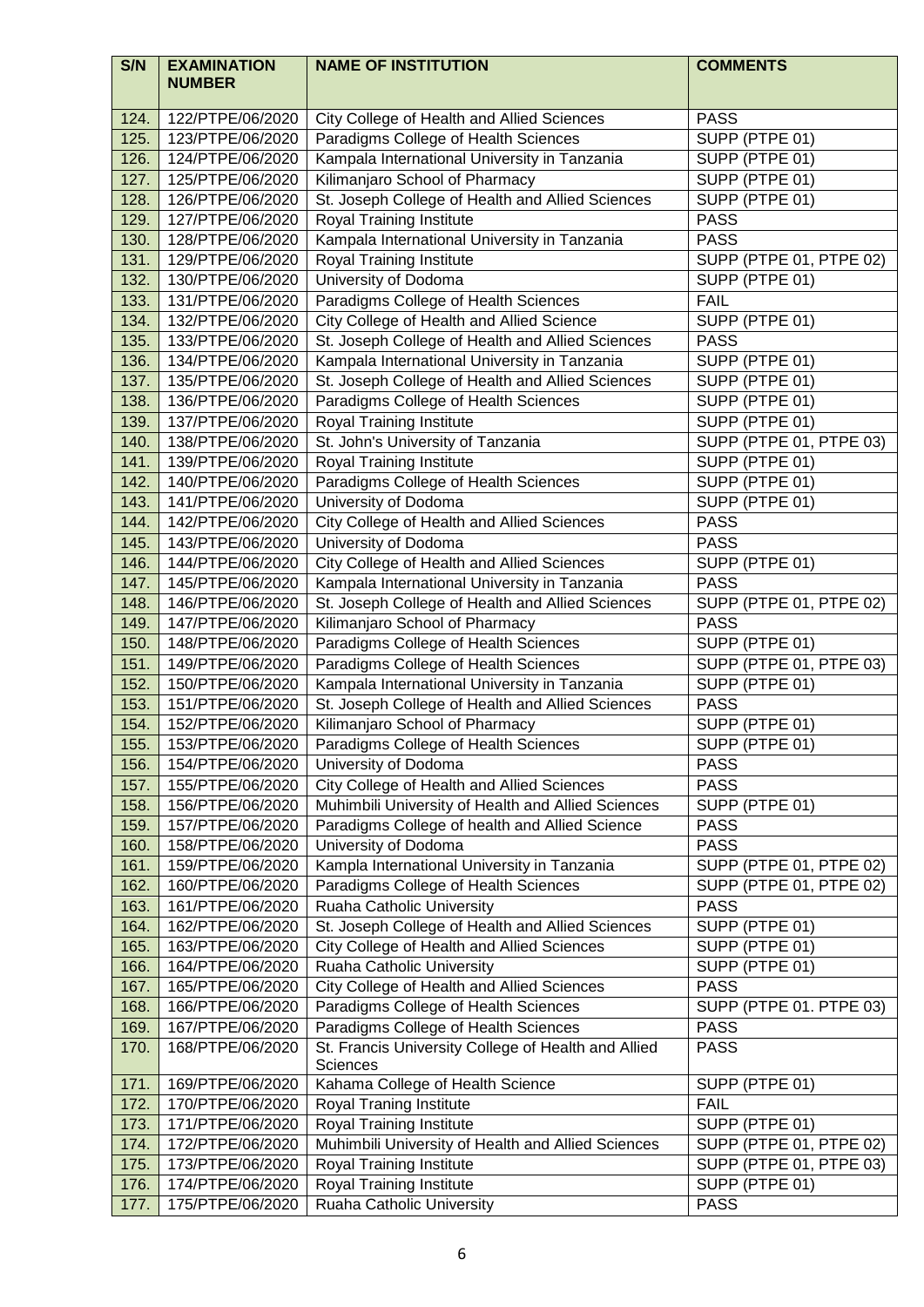| S/N          | <b>EXAMINATION</b><br><b>NUMBER</b>  | <b>NAME OF INSTITUTION</b>                                                                                           | <b>COMMENTS</b>            |
|--------------|--------------------------------------|----------------------------------------------------------------------------------------------------------------------|----------------------------|
| 178.         | 176/PTPE/06/2020                     | St. Joseph University College of Health and Allied<br><b>Sciences</b>                                                | <b>PASS</b>                |
| 179.         | 177/PTPE/06/2020                     | Kampala International University in Tanzania                                                                         | <b>FAIL</b>                |
| 180.         | 178/PTPE/06/2020                     | St. John's University of Tanzania                                                                                    | <b>PASS</b>                |
| 181.         | 179/PTPE/06/2020                     | Kampala International University in Tanzania                                                                         | <b>PASS</b>                |
| 182.         | 180/PTPE/06/2020                     | St. Joseph College of Health and Allied Sciences                                                                     | SUPP (PTPE 01)             |
| 183.         | 181/PTPE/06/2020                     | Kampala International University in Tanzania                                                                         | SUPP (PTPE 01)             |
| 184.         | 182/PTPE/06/2020                     | Paradigms College of Health Sciences                                                                                 | SUPP (PTPE 01, PTPE 03)    |
| 185.         | 183/PTPE/06/2020                     | Kilimanjaro School of Pharmacy                                                                                       | <b>PASS</b>                |
| 186.         | 184/PTPE/06/2020                     | Royal Training Institute                                                                                             | SUPP (PTPE 01)             |
| 187.         | 185/PTPE/06/2020                     | University of Dodoma                                                                                                 | <b>PASS</b>                |
| 188.         | 186/PTPE/06/2020                     | Paradigms College of Health Sciences                                                                                 | <b>FAIL</b>                |
| 189.         | 187/PTPE/06/2020                     | City College of Health And Allied Sciences                                                                           | <b>PASS</b>                |
| 190.         | 188/PTPE/06/2020                     | City College of Health and Allied Sciences                                                                           | SUPP (PTPE 01, PTPE 02)    |
| 191.         | 189/PTPE/06/2020                     | St. Joseph University College of Health and Allied                                                                   | <b>PASS</b>                |
|              |                                      | Sciences                                                                                                             |                            |
| 192.         | 190/PTPE/06/2020                     | Muhimbili University of Health and Allied Science                                                                    | <b>PASS</b>                |
| 193.         | 191/PTPE/06/2020                     | University of Dodoma                                                                                                 | SUPP (PTPE 01)             |
| 194.<br>195. | 192/PTPE/06/2020<br>193/PTPE/06/2020 | Paradigms College of Health Sciences                                                                                 | <b>PASS</b><br><b>PASS</b> |
| 196.         | 194/PTPE/06/2020                     | Royal Training Institute<br>Paradigms College of Health Sciences                                                     | SUPP (PTPE 02)             |
| 197.         | 195/PTPE/06/2020                     | <b>Royal Training Institute</b>                                                                                      | <b>PASS</b>                |
| 198.         | 196/PTPE/06/2020                     | St. Joseph University College of Health and Allied                                                                   | SUPP (PTPE 01)             |
|              |                                      | Sciences                                                                                                             |                            |
| 199.         | 197/PTPE/06/2020                     | Paradigms College of Health Sciences                                                                                 | SUPP (PTPE 01)             |
| 200.         | 198/PTPE/06/2020                     | Paradigms College of Health Sciences                                                                                 | <b>PASS</b>                |
| 201.         | 199/PTPE/06/2020                     | Kampala International University in Tanzania                                                                         | SUPP (PTPE 01)             |
| 202.         | 200/PTPE/06/2020<br>201/PTPE/06/2020 | St. Joseph University College of Health and Allied<br>Sciences<br>St. Joseph University College of Health and Allied | <b>PASS</b>                |
| 203.         |                                      | Sciences                                                                                                             | SUPP (PTPE 01)             |
| 204.         | 202/PTPE/06/2020                     | St. John's University of Tanzania                                                                                    | <b>PASS</b>                |
| 205.         | 203/PTPE/06/2020                     | Kampala International University in Tanzania                                                                         | SUPP (PTPE 01)             |
| 206.         | 204/PTPE/06/2020                     | Paradigms College of Health Sciences                                                                                 | <b>FAIL</b>                |
| 207.         | 205/PTPE/06/2020                     | St. Joseph University College of Health and Allied<br>Sciences                                                       | <b>PASS</b>                |
| 208.         | 206/PTPE/06/2020                     | Catholic University of Health and Allied Sciences                                                                    | <b>PASS</b>                |
| 209.         | 207/PTPE/06/2020                     | St. Joseph University College of Health and Allied<br>Sciences                                                       | <b>PASS</b>                |
| 210.         | 208/PTPE/06/2020                     | Paradigms College of Health Sciences                                                                                 | <b>FAIL</b>                |
| 211.         | 209/PTPE/06/2020                     | St. Joseph University College of Health and Allied<br>Sciences                                                       | <b>PASS</b>                |
| 212.         | 210/PTPE/06/2020                     | <b>Royal Traning Institute</b>                                                                                       | SUPP (PTPE 01, PTPE 03)    |
| 213.         | 211/PTPE/06/2020                     | Royal Training Institute                                                                                             | <b>PASS</b>                |
| 214.         | 212/PTPE/06/2020                     | Paradigms College of Health Sciences                                                                                 | <b>FAIL</b>                |
| 215.         | 213/PTPE/06/2020                     | St. Joseph University College of Health and Allied<br>Sciences                                                       | SUPP (PTPE 01)             |
| 216.         | 214/PTPE/06/2020                     | Muhimbili University of Health and Allied Science                                                                    | SUPP (PTPE 02)             |
| 217.         | 215/PTPE/06/2020                     | St. Francis University Collage of Health and Allied<br><b>ScienceS</b>                                               | <b>PASS</b>                |
| 218.         | 216/PTPE/06/2020                     | City College of Health and Allied Sciences                                                                           | SUPP (PTPE 03)             |
| 219.         | 217/PTPE/06/2020                     | City College of Health And Allied Sciences                                                                           | SUPP (PTPE 02)             |
| 220.         | 218/PTPE/06/2020                     | University of Dodoma                                                                                                 | SUPP (PTPE 01)             |
| 221.         | 219/PTPE/06/2020                     | <b>City College of Health and Allied Sciences</b>                                                                    | SUPP (PTPE 01)             |
| 222.         | 220/PTPE/06/2020                     | Paradigms College of Health Sciences                                                                                 | <b>PASS</b>                |
| 223.         | 221/PTPE/06/2020                     | University of Dodoma                                                                                                 | SUPP (PTPE 01)             |
| 224.         | 222/PTPE/06/2020                     | Ruaha Catholic University                                                                                            | SUPP (PTPE 01)             |
| 225.         | 223/PTPE/06/2020                     | Paradigms College of Health Sciences                                                                                 | <b>FAIL</b>                |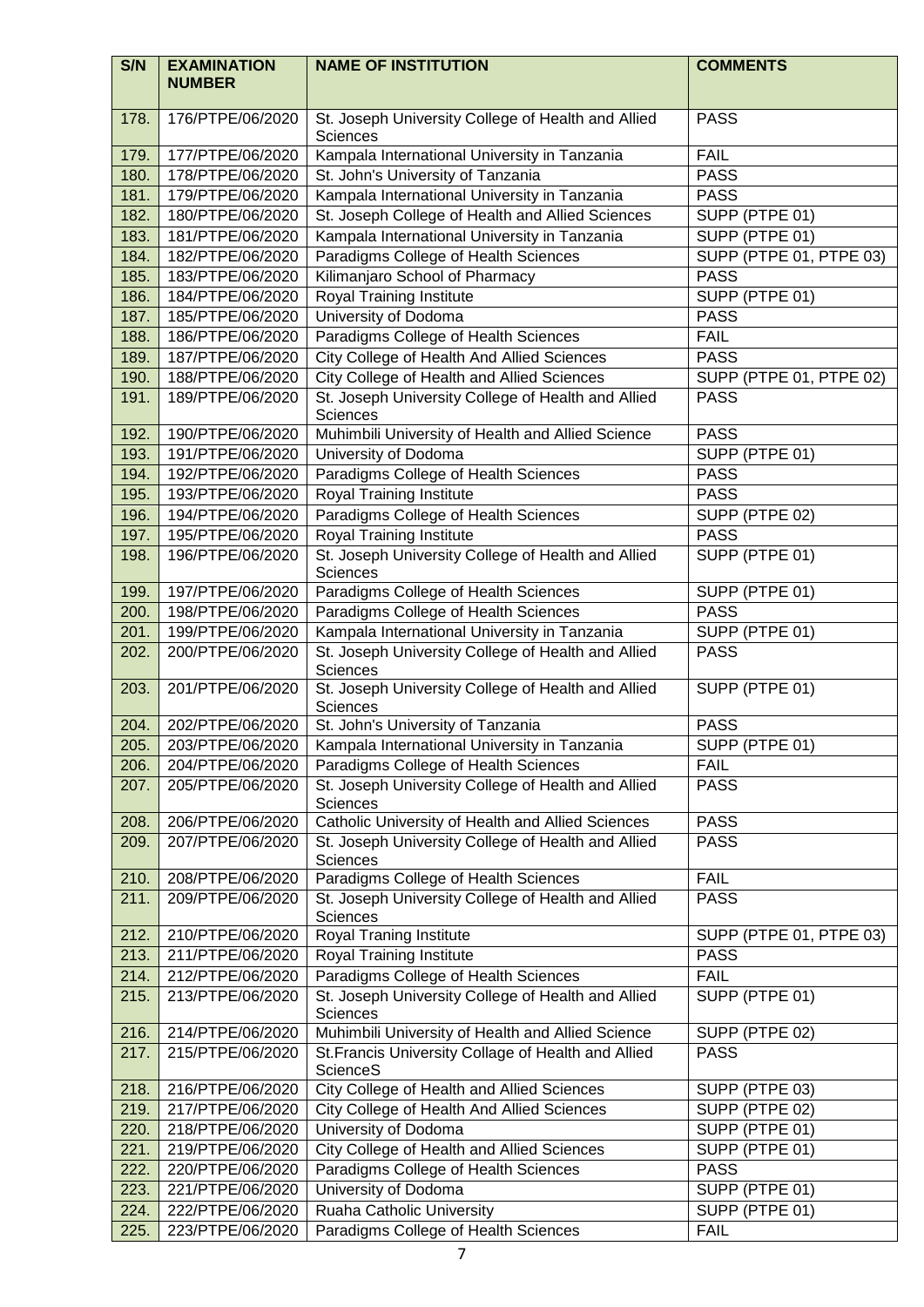| S/N  | <b>EXAMINATION</b><br><b>NUMBER</b> | <b>NAME OF INSTITUTION</b>                                             | <b>COMMENTS</b>         |
|------|-------------------------------------|------------------------------------------------------------------------|-------------------------|
| 226. | 224/PTPE/06/2020                    | <b>Royal Training Institute</b>                                        | <b>PASS</b>             |
| 227. | 225/PTPE/06/2020                    | Royal Training Institute                                               | <b>PASS</b>             |
| 228. | 226/PTPE/06/2020                    | City College of Health and Allied Science                              | <b>PASS</b>             |
| 229. | 227/PTPE/06/2020                    | Kampala International University in Tanzania                           | <b>PASS</b>             |
| 230. | 228/PTPE/06/2020                    | St. Joseph University College of Health and Allied                     | <b>PASS</b>             |
|      |                                     | <b>Sciences</b>                                                        |                         |
| 231. | 229/PTPE/06/2020                    | St. Joseph University College of Health and Allied<br>Sciences         | <b>PASS</b>             |
| 232. | 230/PTPE/06/2020                    | Paradigms College of Health Sciences                                   | <b>PASS</b>             |
| 233. | 231/PTPE/06/2020                    | Ruaha Catholic University                                              | SUPP (PTPE 01, PTPE 02) |
| 234. | 232/PTPE/06/2020                    | Paradigms College of Health Sciences                                   | <b>FAIL</b>             |
| 235. | 233/PTPE/06/2020                    | City College of Health and Allied Sciences                             | <b>PASS</b>             |
| 236. | 234/PTPE/06/2020                    | City College of Health and Allied Sciences                             | <b>PASS</b>             |
| 237. | 235/PTPE/06/2020                    | St. Francis University College of Health and Allied<br>Sciences        | <b>PASS</b>             |
| 238. | 236/PTPE/06/2020                    | St. Francis University College of Health and Allied<br><b>Sciences</b> | SUPP (PTPE 01, PTPE 02) |
| 239. | 237/PTPE/06/2020                    | Paradigms College of Health Sciences                                   | <b>PASS</b>             |
| 240. | 238/PTPE/06/2020                    | <b>Royal Training Institute</b>                                        | SUPP (PTPE 01, PTPE 02) |
| 241. | 239/PTPE/06/2020                    | Kahama College of Health Sciences                                      | <b>PASS</b>             |
| 242. | 240/PTPE/06/2020                    | Ruaha Catholic University                                              | <b>PASS</b>             |
| 243. | 241/PTPE/06/2020                    | University of Dodoma                                                   | <b>PASS</b>             |
| 244. | 242/PTPE/06/2020                    | City College of Health and Allied Sciences                             | SUPP (PTPE 01)          |
| 245. | 243/PTPE/06/2020                    | City College of Health and Allied Sciences                             | <b>PASS</b>             |
| 246. | 244/PTPE/06/2020                    | Ruaha Catholic University                                              | SUPP (PTPE 01)          |
| 247. | 245/PTPE/06/2020                    | City College of Health and Allied Sciences                             | SUPP (PTPE 01)          |
| 248. | 246/PTPE/06/2020                    | St. Joseph University College of Health and Allied<br>Sciences         | SUPP (PTPE 01)          |
| 249. | 247/PTPE/06/2020                    | Paradigms College of Health Sciences                                   | SUPP (PTPE 01, PTPE 03) |
| 250. | 248/PTPE/06/2020                    | Decca College of Health and Allied Sciences                            | <b>PASS</b>             |
| 251. | 249/PTPE/06/2020                    | Kampala International University in Tanzania                           | SUPP (PTPE 01, PTPE 02) |
| 252. | 250/PTPE/06/2020                    | St. Francis University College of Health and Allied<br>Sciences        | <b>PASS</b>             |
| 253. | 251/PTPE/06/2020                    | Tandabui Institute of Health Sciences and<br>Technology                | <b>PASS</b>             |
| 254. | 252/PTPE/06/2020                    | Kilimanjaro School of Pharmacy                                         | SUPP (PTPE 01)          |
| 255. | 254/PTPE/06/2020                    | Tandabui Institute of Health Sciences and<br>Technology                | SUPP (PTPE 01)          |
| 256. | 255/PTPE/06/2020                    | Tandabui Institute of Health Sciences and<br>Technology                | <b>PASS</b>             |
| 257. | 256/PTPE/06/2020                    | Tandabui Institute of Health Sciences and<br>Technology                | <b>PASS</b>             |
| 258. | 257/PTPE/06/2020                    | Kigamboni City College of Health and Allied<br><b>Sciences</b>         | SUPP (PTPE 01)          |
| 259. | 258/PTPE/06/2020                    | Catholic University of Health and Allied Sciences                      | <b>PASS</b>             |
| 260. | 259/PTPE/06/2020                    | Ruaha Catholic University                                              | <b>PASS</b>             |
| 261. | 260/PTPE/06/2020                    | Kampala Internal University in Tanzania                                | SUPP (PTPE 01)          |
| 262. | 261/PTPE/06/2020                    | St. John's University of Tanzania                                      | SUPP (PTPE 01)          |
| 263. | 262/PTPE/06/2020                    | Tandabui Institute of Health Sciences and<br>Technology                | SUPP (PTPE 01)          |
| 264. | 263/PTPE/06/2020                    | Tandabui Institute of Health Sciences and<br>Technology                | <b>PASS</b>             |
| 265. | 264/PTPE/06/2020                    | Kilimanjaro School of Pharmacy                                         | <b>PASS</b>             |
| 266. | 265/PTPE/06/2020                    | Tandabui Institute of Health Sciences and<br>Technology                | SUPP (PTPE 01, PTPE 02) |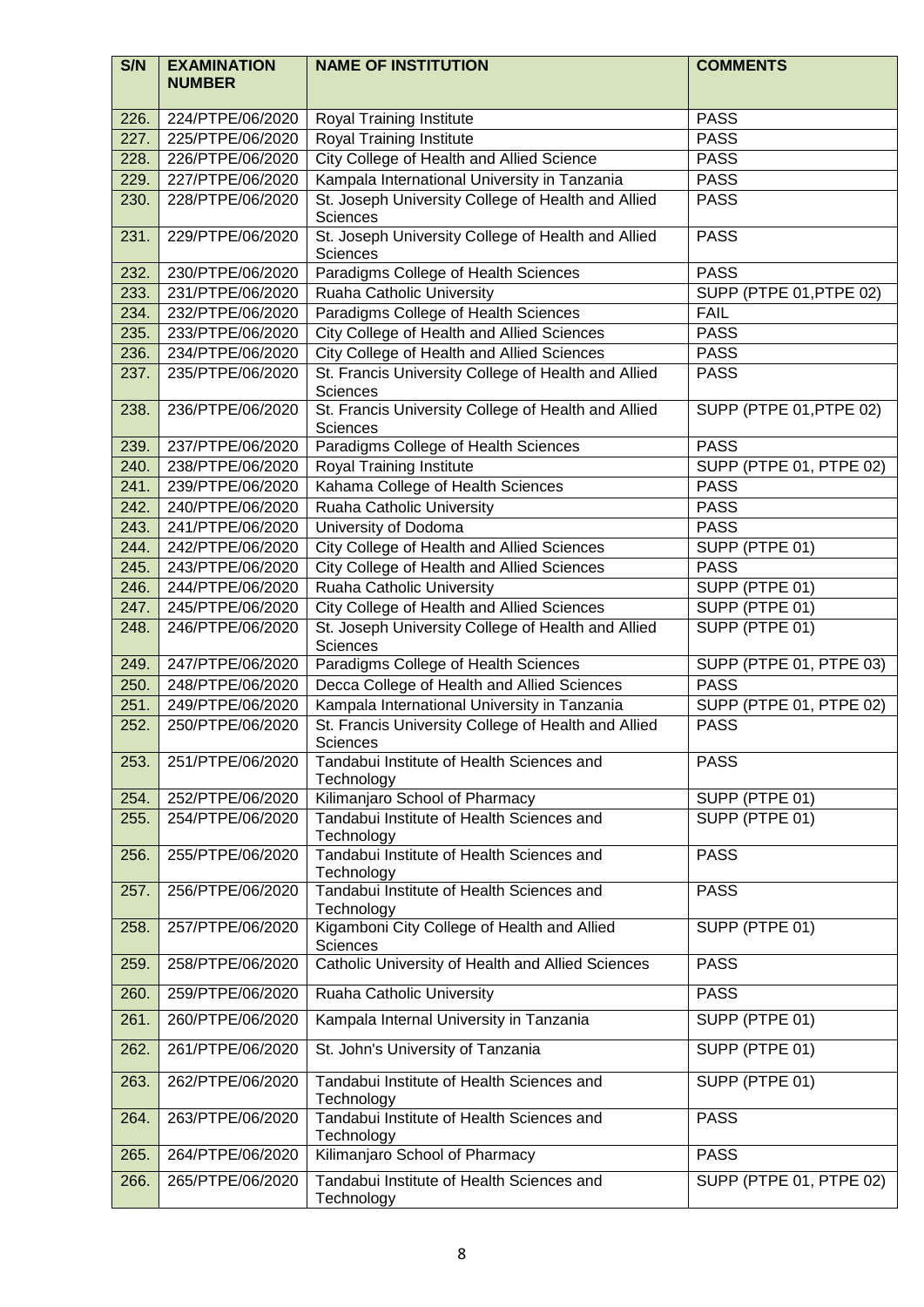| S/N  | <b>EXAMINATION</b><br><b>NUMBER</b> | <b>NAME OF INSTITUTION</b>                                      | <b>COMMENTS</b>         |
|------|-------------------------------------|-----------------------------------------------------------------|-------------------------|
| 267. | 266/PTPE/06/2020                    | Tandabui Institute of Health Sciences and<br>Technology         | <b>PASS</b>             |
| 268. | 267/PTPE/06/2020                    | Catholic University of Health and Allied Sciences               | <b>PASS</b>             |
| 269. | 268/PTPE/06/2020                    | Ruaha Catholic University                                       | <b>PASS</b>             |
| 270. | 269/PTPE/06/2020                    | Tandabui Institute of Health Sciences and<br>Technology         | <b>PASS</b>             |
| 271. | 270/PTPE/06/2020                    | Catholic University of Health and Allied Sciences               | SUPP (PTPE 01, PTPE 02) |
| 272. | 271/PTPE/06/2020                    | St. Francis University College of Health and Allied<br>Sciences | <b>PASS</b>             |
| 273. | 272/PTPE/06/2020                    | Tandabui Institute of Health Sciences and<br>Technology         | SUPP (PTPE 01)          |
| 274. | 273/PTPE/06/2020                    | St. Francis Univesity college of Health and Allied<br>Science   | <b>PASS</b>             |
| 275. | 274/PTPE/06/2020                    | <b>City College of Health and Allied Sciences</b>               | <b>PASS</b>             |
| 276. | 275/PTPE/06/2020                    | University of Dodoma                                            | <b>PASS</b>             |
| 277. | 276/PTPE/06/2020                    | Catholic University of Health and Allied Sciences               | <b>PASS</b>             |
| 278. | 277/PTPE/06/2020                    | Catholic University of Health and Allied Sciences               | <b>PASS</b>             |
| 279. | 278/PTPE/06/2020                    | Kilimanjaro School of pharmacy                                  | SUPP (PTPE 01)          |
| 280. | 279/PTPE/06/2020                    | Catholic University of Health and Allied Sciences               | SUPP (PTPE 01)          |
| 281. | 280/PTPE/06/2020                    | Tandabui Institute of Health Sciences and<br>Technology         | <b>PASS</b>             |
| 282. | 281/PTPE/06/2020                    | Catholic University of Health and Allied Sciences               | SUPP (PTPE 03)          |
| 283. | 282/PTPE/06/2020                    | Kahama College of Health Science                                | <b>PASS</b>             |
| 284. | 283/PTPE/06/2020                    | Ruaha Catholic University                                       | <b>PASS</b>             |
| 285. | 284/PTPE/06/2020                    | Tandabui institute of Health science and Technology             | <b>PASS</b>             |
| 286. | 285/PTPE/06/2020                    | Ruaha Catholic University                                       | <b>PASS</b>             |
| 287. | 286/PTPE/06/2020                    | Tandabui Institute of Health Sciences and<br>Technology         | SUPP (PTPE 02)          |
| 288. | 287/PTPE/06/2020                    | St. Francis University College of Health and Allied<br>Sciences | SUPP (PTPE 01)          |
| 289. | 288/PTPE/06/2020                    | Ruaha Catholic University                                       | <b>PASS</b>             |
| 290. | 289/PTPE/06/2020                    | Kilimanjaro School of Pharmacy                                  | SUPP (PTPE 01, PTPE 03) |
| 291. | 290/PTPE/06/2020                    | Tandabui Institute of Health Sciences and<br>Technology         | SUPP (PTPE 01)          |
| 292. | 291/PTPE/06/2020                    | Tandabui institute of Health science and Technology             | SUPP (PTPE 01)          |
| 293. | 292/PTPE/06/2020                    | Ruaha Catholic University                                       | SUPP (PTPE 01)          |
| 294. | 293/PTPE/06/2020                    | Kilimanjaro School of Pharmacy                                  | SUPP (PTPE 01, PTPE 03) |
| 295. | 294/PTPE/06/2020                    | Catholic University of Health and Allied Science                | <b>PASS</b>             |
| 296. | 295/PTPE/06/2020                    | St. Francis University College of Health and Allied<br>Sciences | SUPP (PTPE 01)          |
| 297. | 296/PTPE/06/2020                    | Kilimanjaro School of Pharmacy                                  | <b>FAIL</b>             |
| 298. | 297/PTPE/06/2020                    | Catholic University of Health and Allied Science                | <b>PASS</b>             |
| 299. | 298/PTPE/06/2020                    | Ruaha Catholic University                                       | SUPP (PTPE 01, PTPE 03) |
| 300. | 300/PTPE/06/2020                    | Decca College of Health and Allied Sciences                     | <b>PASS</b>             |
| 301. | 301/PTPE/06/2020                    | University of Dodoma                                            | SUPP (PTPE 01)          |
| 302. | 302/PTPE/06/2020                    | Kilimanjaro School of Pharmacy                                  | <b>PASS</b>             |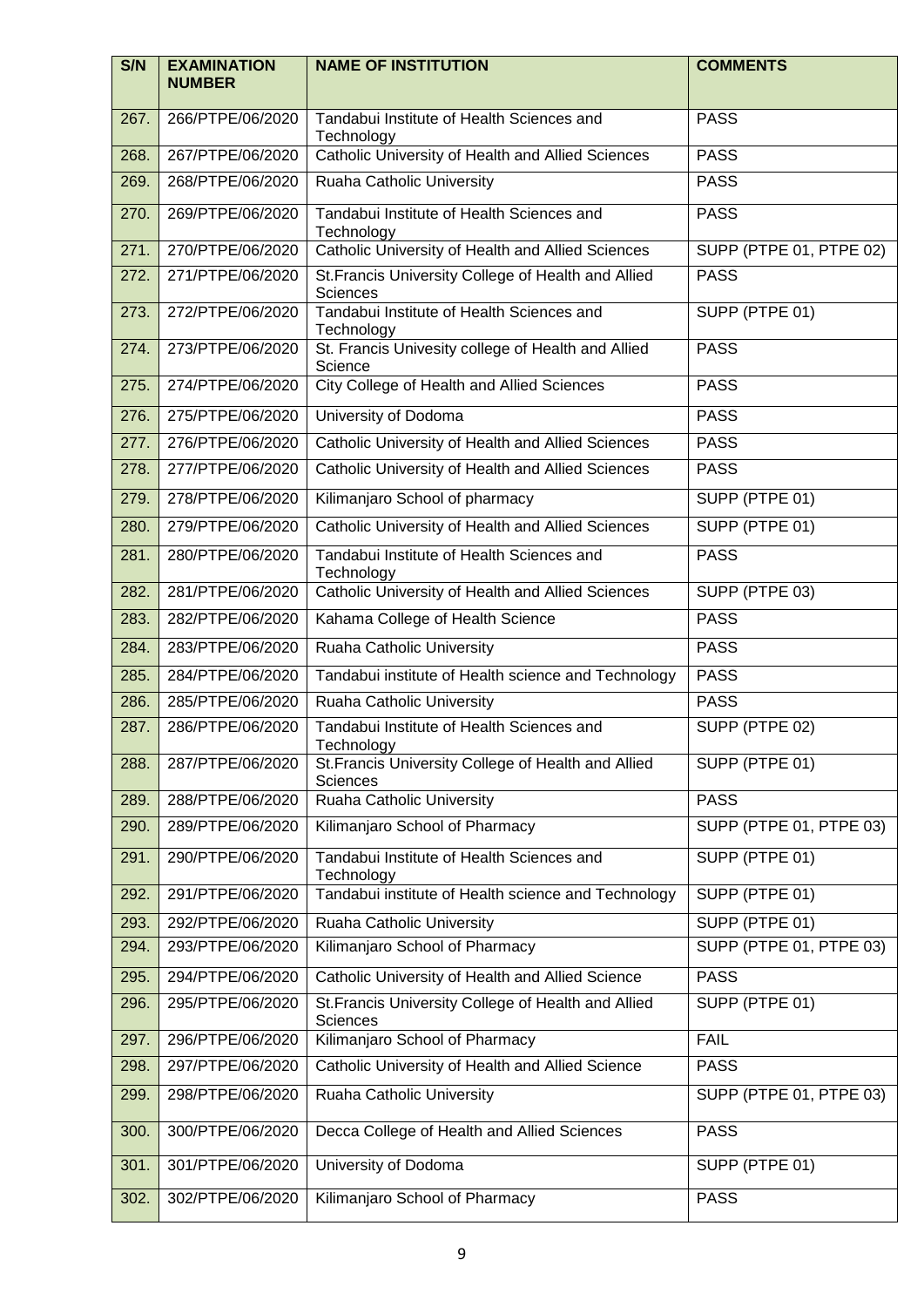| S/N          | <b>EXAMINATION</b><br><b>NUMBER</b>  | <b>NAME OF INSTITUTION</b>                                                                  | <b>COMMENTS</b>                        |
|--------------|--------------------------------------|---------------------------------------------------------------------------------------------|----------------------------------------|
| 303.         | 303/PTPE/06/2020                     | Ruaha Catholic University                                                                   | SUPP (PTPE 01)                         |
| 304.         | 304/PTPE/06/2020                     | Catholic University of Health and Allied Science                                            | <b>PASS</b>                            |
| 305.         | 305/PTPE/06/2020                     | Tandabui Institute of Health Sciences and<br>Technology                                     | <b>PASS</b>                            |
| 306.         | 306/PTPE/06/2020                     | <b>Ruaha Catholic University</b>                                                            | <b>PASS</b>                            |
| 307.         | 307/PTPE/06/2020                     | Catholic University of Health and Allied Sciences                                           | <b>PASS</b>                            |
| 308.         | 308/PTPE/06/2020                     | City College of Health and Allied Sciences                                                  | SUPP (PTPE 01)                         |
| 309.         | 309/PTPE/06/2020                     | Catholic University of Health and Allied Sciences                                           | <b>PASS</b>                            |
| 310.         | 310/PTPE/06/2020                     | Tandabui Institute of Health Sciences and<br>Technology                                     | SUPP (PTPE 01, PTPE 02)                |
| 311.         | 311/PTPE/06/2020                     | University of Dodoma                                                                        | SUPP (PTPE 01)                         |
| 312.         | 312/PTPE/06/2020                     | Tandabui Institute of Health Sciences and<br>Technology                                     | <b>PASS</b>                            |
| 313.         | 313/PTPE/06/2020                     | University of Dodoma                                                                        | <b>PASS</b>                            |
| 314.         | 314/PTPE/06/2020                     | University of Dodoma                                                                        | SUPP (PTPE 01)                         |
| 315.         | 315/PTPE/06/2020                     | Catholic University of Health and Allied Sciences                                           | <b>PASS</b>                            |
| 316.         | 316/PTPE/06/2020                     | Catholic University of Health and Allied Sciences                                           | <b>PASS</b>                            |
| 317.         | 317/PTPE/06/2020                     | University of Dodoma                                                                        | <b>PASS</b>                            |
| 318.         | 318/PTPE/06/2020                     | Ruaha Catholic University                                                                   | <b>FAIL</b>                            |
| 319.         | 319/PTPE/06/2020                     | Catholic University of Health and Allied Sciences                                           | <b>PASS</b>                            |
| 320.         | 320/PTPE/06/2020                     | Tandabui Institute of Health Sciences and<br>Technology                                     | SUPP (PTPE 01)                         |
| 321.         | 321/PTPE/06/2020                     | Tandabui Institute of Health Sciences and<br>Technology                                     | <b>PASS</b>                            |
| 322.         | 322/PTPE/06/2020                     | Spring College of Business and Science                                                      | SUPP (PTPE 01)                         |
| 323.         | 323/PTPE/06/2020                     | Kahama College of Health Sciences                                                           | SUPP (PTPE 01)                         |
| 324.         | 324/PTPE/06/2020                     | Paradigms College of Health Sciences                                                        | SUPP (PTPE 01, PTPE 02)                |
| 325.         | 325/PTPE/06/2020                     | University of Dodoma                                                                        | SUPP (PTPE 01)                         |
| 326.         | 326/PTPE/06/2020                     | Kilimanjaro School of Pharmacy                                                              | SUPP (PTPE 01)                         |
| 327.         | 327/PTPE/06/2020                     | Spring College of Business and Science                                                      | SUPP (PTPE 01)                         |
| 328.         | 328/PTPE/06/2020                     | Ruaha Catholic University                                                                   | <b>FAIL</b>                            |
| 329.         | 329/PTPE/06/2020                     | Kahama College of Health Sciences                                                           | <b>PASS</b>                            |
| 330.<br>331. | 330/PTPE/06/2020<br>331/PTPE/06/2020 | Catholic University of Health and Allied Sciences<br>Spring College of Business and Science | SUPP (PTPE 01)<br><b>PASS</b>          |
|              |                                      | Catholic University of Health and Allied Sciences                                           |                                        |
| 332.         | 332/PTPE/06/2020                     |                                                                                             | SUPP (PTPE 01)                         |
| 333.<br>334. | 333/PTPE/06/2020<br>334/PTPE/06/2020 | Decca College of Health and Allied Sciences<br>Kigamboni City College of Health and Allied  | SUPP (PTPE 02, PTPE 03)<br><b>PASS</b> |
| 335.         | 335/PTPE/06/2020                     | Sciences<br>St. Francis University College of Health and Allied                             | SUPP (PTPE 01, PTPE 03)                |
| 336.         | 336/PTPE/06/2020                     | Sciences<br>Kahama College of Health Sciences                                               | <b>PASS</b>                            |
| 337.         | 338/PTPE/06/2020                     | Catholic University of Health and Allied Science                                            | <b>PASS</b>                            |
| 338.         | 339/PTPE/06/2020                     | Ruaha Catholic University                                                                   | <b>PASS</b>                            |
| 339.         | 340/PTPE/06/2020                     | Catholic University of Health and Allied Sciences                                           | SUPP (PTPE 01, PTPE 02)                |
| 340.         | 341/PTPE/06/2020                     | Kilimanjaro School of Pharmacy                                                              | SUPP (PTPE 01)                         |
| 341.         | 342/PTPE/06/2020                     | Ruaha Catholic University                                                                   | SUPP (PTPE 01)                         |
| 342.         | 343/PTPE/06/2020                     | Kahama College of Health Sciences                                                           | <b>PASS</b>                            |
| 343.         | 344/PTPE/06/2020                     | St. John's University of Tanzania                                                           | SUPP (PTPE 01)                         |
| 344.         | 345/PTPE/06/2020                     | Tandabui Institute of Health Science and Technology                                         | SUPP (PTPE 01, PTPE 02)                |
| 345.         | 346/PTPE/06/2020                     | University of Dodoma                                                                        | SUPP (PTPE 01)                         |
| 346.         | 347/PTPE/06/2020                     | University of Dodoma                                                                        | SUPP (PTPE 01)                         |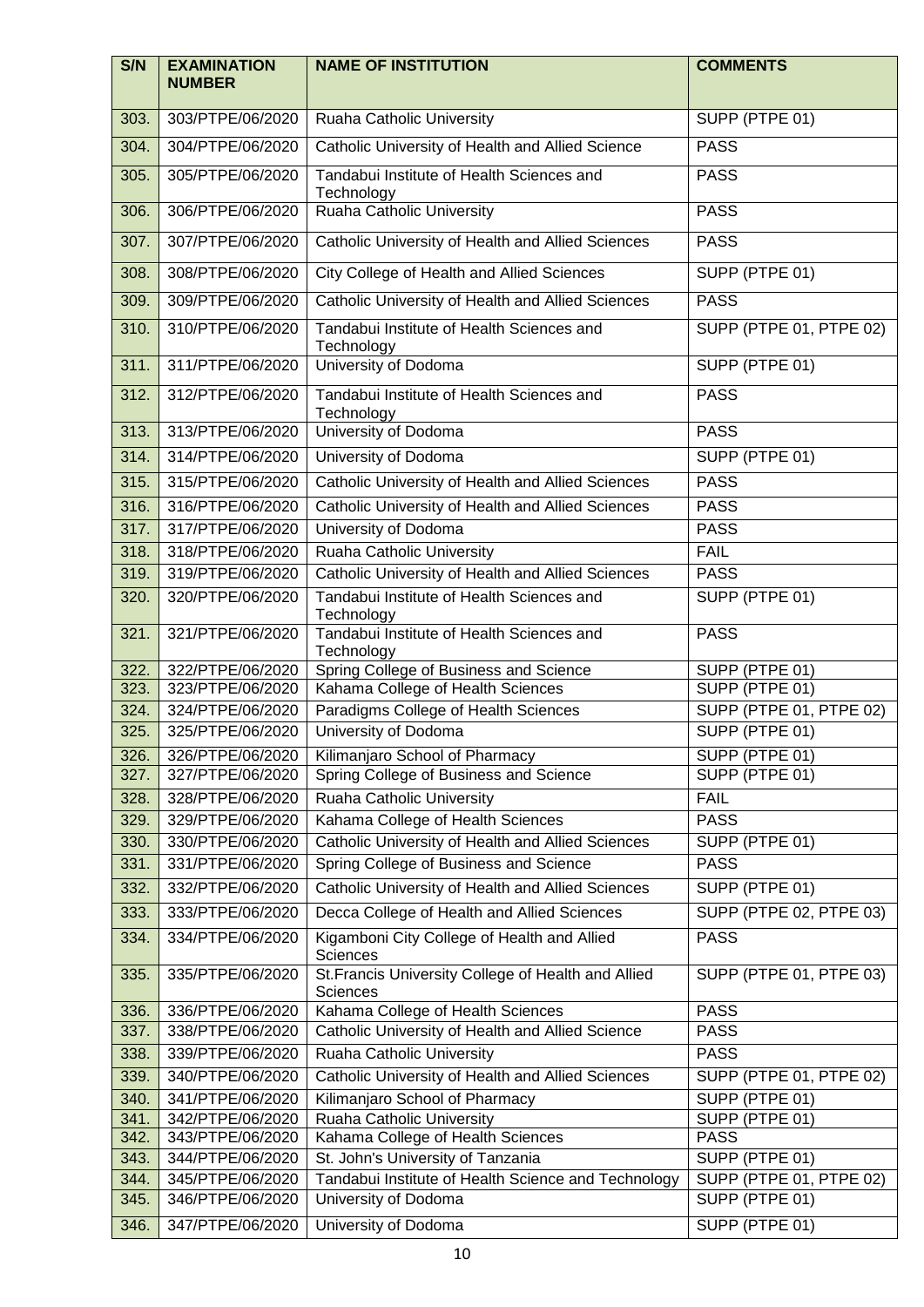| S/N          | <b>EXAMINATION</b><br><b>NUMBER</b>  | <b>NAME OF INSTITUTION</b>                                      | <b>COMMENTS</b>                        |
|--------------|--------------------------------------|-----------------------------------------------------------------|----------------------------------------|
| 347.         | 348/PTPE/06/2020                     | Kilimanjaro School of Pharmacy                                  | <b>PASS</b>                            |
| 348.         | 349/PTPE/06/2020                     | Ruaha Catholic University                                       | SUPP (PTPE 01)                         |
| 349.         | 350/PTPE/06/2020                     | Kilimanjaro School of Pharmacy                                  | SUPP (PTPE 01)                         |
| 350.         | 351/PTPE/06/2020                     | Tandabui Institute of Health Science and Technology             | <b>PASS</b>                            |
| 351.         | 352/PTPE/06/2020                     | St. John's University of Tanzania                               | <b>PASS</b>                            |
| 352.         | 353/PTPE/06/2020                     | Tandabui Institute of Health Sciences and<br>Technology         | <b>PASS</b>                            |
| 353.         | 354/PTPE/06/2020                     | University of Dodoma                                            | <b>PASS</b>                            |
| 354.         | 355/PTPE/06/2020                     | Catholic University of Health and Allied Science                | <b>PASS</b>                            |
| 355.         | 356/PTPE/06/2020                     | St. Joseph University College of Health and Allied<br>Sciences  | <b>PASS</b>                            |
| 356.         | 357/PTPE/06/2020                     | Catholic University of Health and Allied Science                | SUPP (PTPE 02)                         |
| 357.         | 358/PTPE/06/2020                     | Decca College of Health and Allied Sciences                     | <b>FAIL</b>                            |
| 358.         | 359/PTPE/06/2020                     | Ruaha Catholic University                                       | <b>PASS</b>                            |
| 359.         | 360/PTPE/06/2020                     | Dodoma University                                               | SUPP (PTPE 01)                         |
| 360.         | 361/PTPE/06/2020                     | St. John's University of Tanzania                               | SUPP (PTPE 01, PTPE 02)                |
| 361.         | 362/PTPE/06/2020                     | St. John's University of Tanzania                               | <b>FAIL</b>                            |
| 362.         | 363/PTPE/06/2020                     | Decca College of Health and Allied Sciences                     | <b>FAIL</b>                            |
| 363.         | 364/PTPE/06/2020                     | University of Dodoma                                            | <b>PASS</b>                            |
| 364.         | 365/PTPE/06/2020                     | St. John's University of Tanzania                               | SUPP (PTPE 01)                         |
| 365.         | 366/PTPE/06/2020                     | St. Francis University College of Health and Allied<br>Sciences | <b>PASS</b>                            |
| 366.         | 367/PTPE/06/2020                     | University of Dodoma                                            | SUPP (PTPE 01, PTPE 02)                |
| 367.<br>368. | 368/PTPE/06/2020<br>369/PTPE/06/2020 | Ruaha Catholic University                                       | <b>FAIL</b><br><b>PASS</b>             |
| 369.         | 370/PTPE/06/2020                     | Ruaha Catholic University<br>University of Dodoma               | SUPP (PTPE 01)                         |
| 370.         | 371/PTPE/06/2020                     | St John's University of Tanzania                                | <b>PASS</b>                            |
| 371.         | 372/PTPE/06/2020                     | St John's University of Tanzania                                | <b>FAIL</b>                            |
| 372.         | 373/PTPE/06/2020                     | University of Dodoma                                            | SUPP (PTPE 02)                         |
| 373.         | 374/PTPE/06/2020                     | St. Francis University College of Health and Allied<br>Sciences | <b>PASS</b>                            |
| 374.         | 375/PTPE/06/2020                     | St John's University of Tanzania                                | SUPP (PTPE 01)                         |
| 375.         | 376/PTPE/06/2020                     | St John's University of Tanzania                                | <b>PASS</b>                            |
| 376.         | 377/PTPE/06/2020                     | St John's University of Tanzania                                | <b>PASS</b>                            |
| 377.         | 378/PTPE/06/2020                     | Catholic University of Health and Allied Science                | <b>PASS</b>                            |
| 378.         | 379/PTPE/06/2020                     | University of Dodoma                                            | SUPP (PTPE 01)                         |
| 379.         | 380/PTPE/06/2020                     | Ruaha Catholic University                                       | <b>PASS</b>                            |
| 380.         | 381/PTPE/06/2020<br>382/PTPE/06/2020 | Ruaha Catholic University                                       | <b>PASS</b>                            |
| 381.<br>382. | 383/PTPE/06/2020                     | University of Dodoma<br>Ruaha Catholic University               | <b>PASS</b><br>SUPP (PTPE 01, PTPE 03) |
| 383.         | 384/PTPE/06/2020                     | Ruaha Catholic University                                       | <b>PASS</b>                            |
| 384.         | 385/PTPE/06/2020                     | University of Dodoma                                            | SUPP (PTPE 01)                         |
| 385.         | 386/PTPE/06/2020                     | St John's University of Tanzania                                | SUPP (PTPE 01)                         |
| 386.         | 387/PTPE/06/2020                     | City College of Health and Allied Sciences                      | SUPP (PTPE 01)                         |
| 387.         | 389/PTPE/06/2020                     | University of Dodoma                                            | SUPP (PTPE 01)                         |
| 388.         | 390/PTPE/06/2020                     | St John's University of Tanzania                                | <b>PASS</b>                            |
| 389.         | 391/PTPE/06/2020                     | St John's University of Tanzania                                | SUPP (PTPE 01)                         |
| 390.         | 392/PTPE/06/2020                     | St John's University of Tanzania                                | <b>PASS</b>                            |
| 391.         | 393/PTPE/06/2020                     | Decca College of Health and Allied Sciences                     | <b>PASS</b>                            |
| 392.         | 394/PTPE/06/2020                     | St. John's University of Tanzania                               | <b>PASS</b>                            |
| 393.         | 395/PTPE/06/2020                     | Ruaha Catholic University                                       | SUPP (PTPE 01)                         |
| 394.         | 396/PTPE/06/2020                     | Decca College of Health and Allied Sciences                     | SUPP (PTPE 01)                         |
| 395.         | 397/PTPE/06/2020                     | St John's University of Tanzania                                | SUPP (PTPE 01)                         |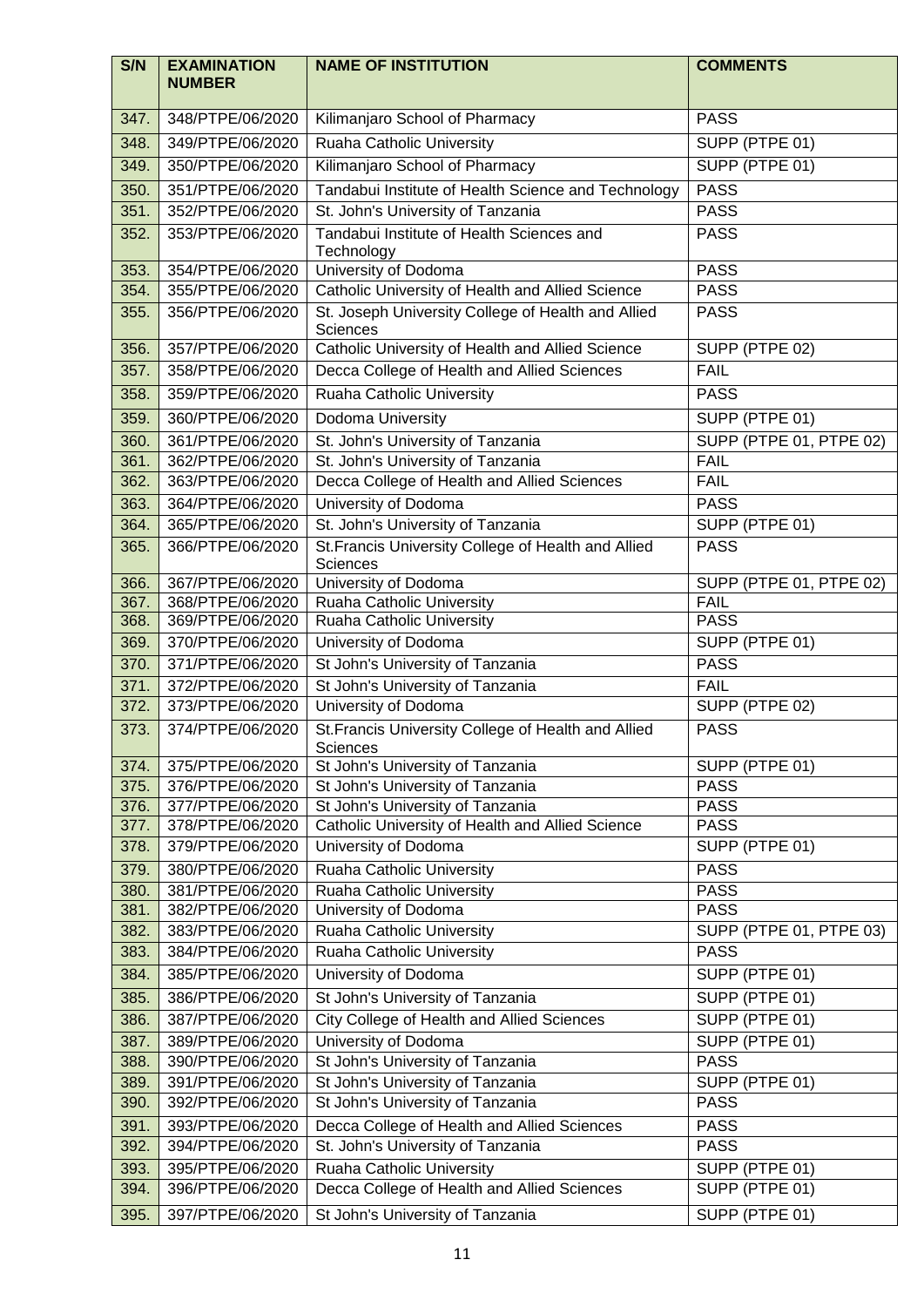| S/N  | <b>EXAMINATION</b><br><b>NUMBER</b> | <b>NAME OF INSTITUTION</b>                                    | <b>COMMENTS</b>         |
|------|-------------------------------------|---------------------------------------------------------------|-------------------------|
| 396. | 398/PTPE/06/2020                    | Dodoma University                                             | <b>FAIL</b>             |
| 397. | 399/PTPE/06/2020                    | University of Dodoma                                          | <b>PASS</b>             |
| 398. | 400/PTPE/06/2020                    | Decca college of healh and allied science                     | SUPP (PTPE 01)          |
| 399. | 401/PTPE/06/2020                    | St. John's University of Tanzania                             | SUPP (PTPE 01, PTPE 03) |
| 400. | 402/PTPE/06/2020                    | University of Dodoma                                          | <b>PASS</b>             |
| 401. | 403/PTPE/06/2020                    | <b>Ruaha Catholic University</b>                              | <b>ABSENT</b>           |
| 402. | 404/PTPE/06/2020                    | Decca College of Health and Allied Sciences                   | <b>PASS</b>             |
| 403. | 405/PTPE/06/2020                    | Decca College of Health and Allied Sciences                   | SUPP (PTPE 01)          |
| 404. | 406/PTPE/06/2020                    | St. Francis University College of Health and Allied           | <b>PASS</b>             |
|      |                                     | Sciences                                                      |                         |
| 405. | 407/PTPE/06/2020                    | University of Dodoma                                          | <b>PASS</b>             |
| 406. | 408/PTPE/06/2020                    | Decca College of Health and Allied Sciences                   | <b>PASS</b>             |
| 407. | 409/PTPE/06/2020                    | St John's University of Tanzania                              | <b>PASS</b>             |
| 408. | 410/PTPE/06/2020                    | St John's University of Tanzania                              | <b>PASS</b>             |
| 409. | 411/PTPE/06/2020                    | University of Dodoma                                          | <b>FAIL</b>             |
| 410. | 412/PTPE/06/2020                    | St John's University of Tanzania                              | <b>PASS</b>             |
| 411. | 413/PTPE/06/2020                    | St John's University of Tanzania                              | SUPP (PTPE 01, PTPE 02) |
| 412. | 414/PTPE/06/2020                    | St John's University of Tanzania                              | SUPP (PTPE 01)          |
| 413. | 415/PTPE/06/2020                    | University of Dodoma                                          | <b>PASS</b>             |
| 414. | 416/PTPE/06/2020                    | University of Dodoma                                          | <b>PASS</b>             |
| 415. | 417/PTPE/06/2020                    | St. John's University of Tanzania                             | SUPP (PTPE 01)          |
| 416. | 418/PTPE/06/2020                    | St. John's University of Tanzania                             | SUPP (PTPE 01)          |
| 417. | 419/PTPE/06/2020                    | University of Dodoma                                          | <b>PASS</b>             |
| 418. | 420/PTPE/06/2020                    | St. John's University of Tanzania                             | SUPP (PTPE 01, PTPE 03) |
| 419. | 421/PTPE/06/2020                    | Ruaha Catholic University                                     | SUPP (PTPE 01)          |
| 420. | 422/PTPE/06/2020                    | St. John's University of Tanzania                             | <b>PASS</b>             |
| 421. | 423/PTPE/06/2020                    | St. John's University of Tanzania                             | SUPP (PTPE 01)          |
| 422. | 424/PTPE/06/2020                    | University of Dodoma                                          | <b>PASS</b>             |
| 423. | 425/PTPE/06/2020                    | Decca College of Healh and Allied Sciences                    | SUPP (PTPE 01)          |
| 424. | 426/PTPE/06/2020                    | Kilimanjaro School of Pharmacy                                | SUPP (PTPE 01)          |
| 425. | 427/PTPE/06/2020                    | St. John's University of Tanzania                             | SUPP (PTPE 01)          |
| 426. | 428/PTPE/06/2020                    | University of Dodoma                                          | <b>PASS</b>             |
| 427. | 429/PTPE/06/2020                    | St. Joseph University College of Health and Allied<br>Science | <b>PASS</b>             |
| 428. | 430/PTPE/06/2020                    | Kilimanjaro School of Pharmacy                                | <b>FAIL</b>             |
| 429. | 431/PTPE/06/2020                    | Spring Institute of Business and Science                      | SUPP (PTPE 01)          |
| 430. | 432/PTPE/06/2020                    | Kilimanjaro School of pharmacy                                | SUPP (PTPE 01)          |
| 431. | 433/PTPE/06/2020                    | Spring Institute of Business and Science                      | <b>PASS</b>             |
| 432. | 434/PTPE/06/2020                    | Kilimanjaro School of Pharmacy                                | SUPP (PTPE 02)          |
| 433. | 435/PTPE/06/2020                    | Kilimanjaro School of Pharmacy                                | <b>PASS</b>             |
| 434. | 436/PTPE/06/2020                    | Kilimanjaro School of Pharmacy                                | SUPP (PTPE 01)          |
| 435. | 437/PTPE/06/2020                    | Kilimanjaro School of Pharmacy                                | SUPP (PTPE 01)          |
| 436. | 438/PTPE/06/2020                    | Kilimanjaro School of Pharmacy                                | <b>PASS</b>             |
| 437. | 439/PTPE/06/2020                    | Kilimanjaro School of Pharmacy                                | <b>PASS</b>             |
| 438. | 440/PTPE/06/2020                    | Kilimanjaro School of Pharmacy                                | <b>PASS</b>             |
| 439. | 441/PTPE/06/2020                    | Spring Institute of Business and Science                      | <b>PASS</b>             |
| 440. | 442/PTPE/06/2020                    | Kilimanjaro School of Pharmacy                                | <b>PASS</b>             |
| 441. | 443/PTPE/06/2020                    | Spring Institute of Business and Science                      | SUPP (PTPE 01)          |
| 442. | 444/PTPE/06/2020                    | Kilimanjaro School of Pharmacy                                | SUPP (PTPE 01)          |
| 443. | 445/PTPE/06/2020                    | Spring Institute of Business and Science                      | <b>PASS</b>             |
| 444. | 446/PTPE/06/2020                    | Kilimanjaro School of Pharmacy                                | SUPP (PTPE 01, PTPE 02) |
| 445. | 447/PTPE/06/2020                    | Kilimanjaro School of Pharmacy                                | SUPP (PTPE 01)          |
| 446. | 448/PTPE/06/2020                    | Kilimanjaro School of Pharmacy                                | <b>PASS</b>             |
| 447. | 449/PTPE/06/2020                    | Spring Institute of Business and Sciences                     | <b>PASS</b>             |
| 448. | 450/PTPE/06/2020                    | St. John's University of Tanzania                             | SUPP (PTPE 01)          |
| 449. | 451/PTPE/06/2020                    | Kahama College .of Health Science and Allied                  | SUPP (PTPE 01)          |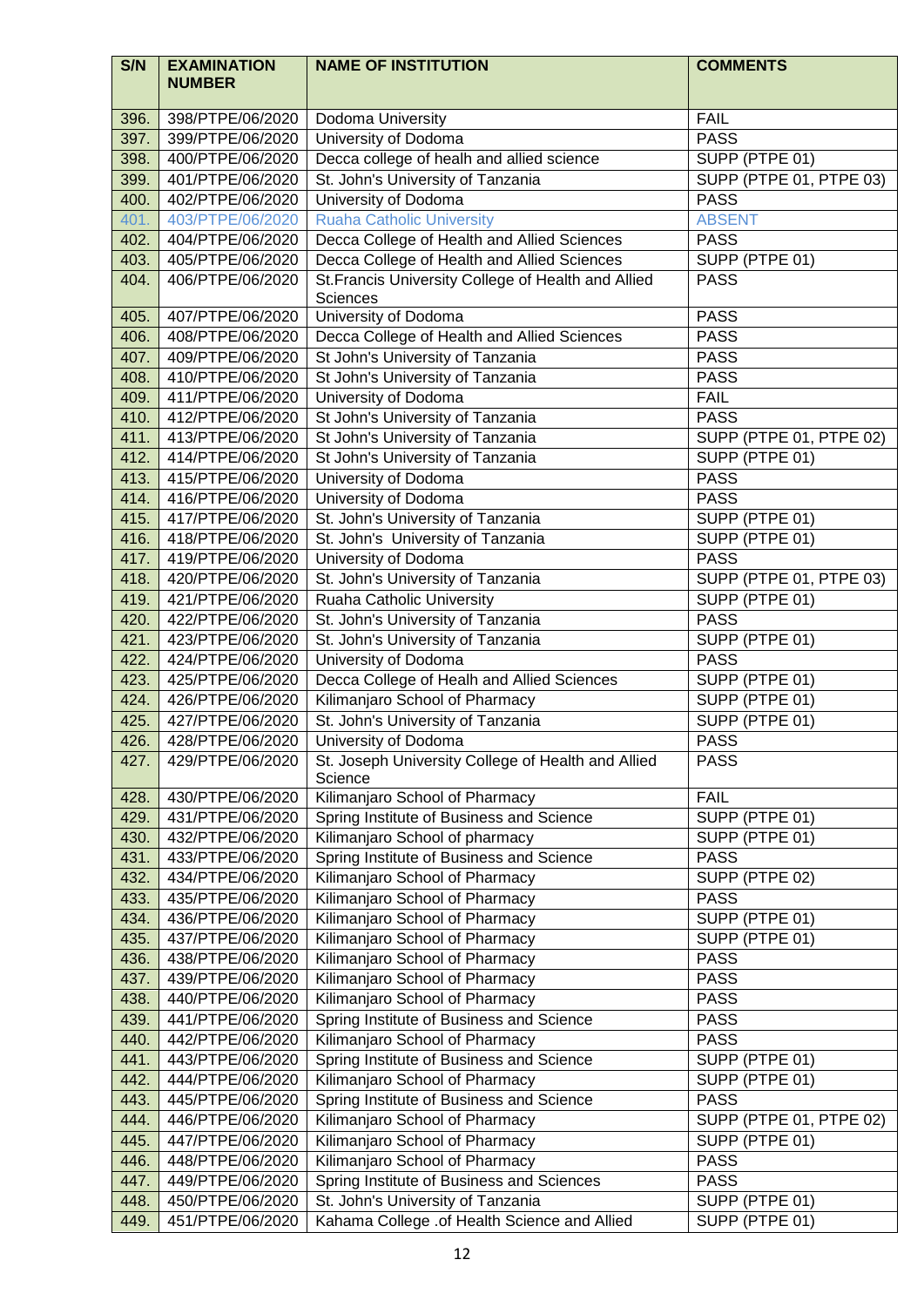| S/N          | <b>EXAMINATION</b><br><b>NUMBER</b>  | <b>NAME OF INSTITUTION</b>                                       | <b>COMMENTS</b>                        |
|--------------|--------------------------------------|------------------------------------------------------------------|----------------------------------------|
|              |                                      |                                                                  |                                        |
| 450.         | 452/PTPE/06/2020                     | Kilimanjaro School of Pharmacy                                   | <b>PASS</b>                            |
| 451.         | 453/PTPE/06/2020                     | St. Francis University College of Health and Allied<br>Sciences  | <b>PASS</b>                            |
| 452.         | 454/PTPE/06/2020                     | Paradigms College of Health Science                              | <b>PASS</b>                            |
| 453.         | 455/PTPE/06/2020                     | University of Dodoma                                             | SUPP (PTPE 01)                         |
| 454.         | 456/PTPE/06/2020                     | Spring Institute of Business and Science                         | <b>PASS</b>                            |
| 455.         | 457/PTPE/06/2020                     | Kilimanjaro School of Pharmacy                                   | SUPP (PTPE 01, PTPE 02)                |
| 456.         | 458/PTPE/06/2020                     | Kilimanjaro School of Pharmacy                                   | <b>PASS</b>                            |
| 457.         | 459/PTPE/06/2020                     | Spring Institute of Business and Science                         | SUPP (PTPE 01)                         |
| 458.         | 460/PTPE/06/2020                     | Kilimanjaro school of pharmacy                                   | <b>PASS</b>                            |
| 459.         | 461/PTPE/06/2020                     | Kahama College of Health Sciences                                | SUPP (PTPE 01)                         |
| 460.         | 462/PTPE/06/2020                     | Spring Institute of Business and Science                         | <b>PASS</b>                            |
| 461.         | 463/PTPE/06/2020                     | Spring Institute of Business and Science                         | <b>PASS</b>                            |
| 462.         | 464/PTPE/06/2020                     | Kilimanjaro School of Pharmacy                                   | SUPP (PTPE 01)                         |
| 463.         | 465/PTPE/06/2020                     | Kahama College of Health Sciences                                | <b>PASS</b>                            |
| 464.         | 466/PTPE/06/2020                     | Spring Institute of Business and Science                         | <b>PASS</b>                            |
| 465.         | 467/PTPE/06/2020                     | Kilimanjaro school of Pharmacy                                   | SUPP (PTPE 01)                         |
| 466.         | 468/PTPE/06/2020                     | Spring Institute of Business and Science                         | <b>PASS</b>                            |
| 467.         | 469/PTPE/06/2020                     | Spring Institute of Business and Science                         | <b>PASS</b>                            |
| 468.         | 470/PTPE/06/2020                     | St. Francis University College of Health and Allied<br>Sciences  | <b>PASS</b>                            |
| 469.         | 471/PTPE/06/2020                     | Ruaha Catholic University                                        | SUPP (PTPE 01, PTPE 02)                |
| 470.         | 472/PTPE/06/2020                     | Muhimbili University of Health and Allied Sciences               | <b>PASS</b>                            |
| 471.         | 473/PTPE/06/2020                     | Spring Institute of Business and Science                         | SUPP (PTPE 01, PTPE 02)                |
| 472.         | 474/PTPE/06/2020                     | Kilimanjaro School of Pharmacy                                   | SUPP (PTPE 01)                         |
| 473.         | 475/PTPE/06/2020                     | Spring Institute of Business and Science                         | <b>PASS</b>                            |
| 474.         | 476/PTPE/06/2020                     | Kilimanjaro school of pharmacy                                   | <b>PASS</b>                            |
| 475.         | 477/PTPE/06/2020                     | Kahama College of Health Sciences                                | SUPP (PTPE 01, PTPE 02)                |
| 476.         | 478/PTPE/06/2020                     | St. Joseph College of Health Science and Allied<br>Sciences      | <b>PASS</b>                            |
| 477.         | 479/PTPE/06/2020                     | Ruaha Catholic University                                        | SUPP (PTPE 01)                         |
| 478.         | 480/PTPE/06/2020                     | St. John's University of Tanzania                                | SUPP (PTPE 01)                         |
| 479.         | 481/PTPE/06/2020                     | Kilimanjaro school of pharmacy                                   | SUPP (PTPE 01)                         |
| 480.         | 482/PTPE/06/2020                     | Kilimanjaro School of Pharmacy                                   | SUPP (PTPE 01)                         |
| 481.         | 483/PTPE/06/2020                     | Kampala International University in Tanzania                     | <b>PASS</b>                            |
| 482.         | 484/PTPE/06/2020                     | Spring Institute of Business and Science                         | SUPP (PTPE 01)                         |
| 483.         | 485/PTPE/06/2020                     | Kilimanjaro School of Pharmacy<br>Kilimanjaro School of Pharmacy | <b>PASS</b>                            |
| 484.<br>485. | 486/PTPE/06/2020<br>487/PTPE/06/2020 | <b>City College of Health and Allied Sciences</b>                | <b>PASS</b><br>SUPP (PTPE 01, PTPE 03) |
| 486.         | 488/PTPE/06/2020                     | Kilimanjaro School of Pharmacy                                   | <b>PASS</b>                            |
| 487.         | 489/PTPE/06/2020                     | St. John's University of Tanzania                                | SUPP (PTPE 01)                         |
| 488.         | 490/PTPE/06/2020                     | St. John's University of Tanzania                                | <b>PASS</b>                            |
| 489.         | 491/PTPE/06/2020                     | Kilimanjaro School of pharmacy                                   | <b>ABSENT</b>                          |
| 490.         | 492/PTPE/06/2020                     | Ruaha Catholic University                                        | SUPP (PTPE 01)                         |
| 491.         | 493/PTPE/06/2020                     | Kilimanjaro School of Pharmacy                                   | <b>PASS</b>                            |
| 492.         | 494/PTPE/06/2020                     | Kilimanjaro School of Pharmacy                                   | <b>PASS</b>                            |
| 493.         | 495/PTPE/02/2020                     | Excellent College of Health and Allied Sciences                  | <b>PASS</b>                            |
| 494.         | 496/PTPE/02/2020                     | Ruaha Catholic University                                        | <b>PASS</b>                            |
| 495.         | 497/PTPE/02/2020                     | Ruaha Catholic University                                        | <b>PASS</b>                            |
| 496.         | 498/PTPE/02/2020                     | University of Dodoma                                             | SUPP (PTPE 02)                         |
| 497.         | 499/PTPE/02/2020                     | Ruaha Caholic University                                         | <b>FAIL</b>                            |
| 498.         | 500/PTPE/02/2020                     | St. Francis University College of Health and Allied<br>Sciences  | <b>PASS</b>                            |
| 499.         | 501/PTPE/02/2020                     | Ruaha Catholic University                                        | SUPP (PTPE 01)                         |
| 500.         | 502/PTPE/02/2020                     | Ruaha Catholic University                                        | <b>PASS</b>                            |
| 501.         | 503/PTPE/02/2020                     | Ruaha Catholic University                                        | SUPP (PTPE 01)                         |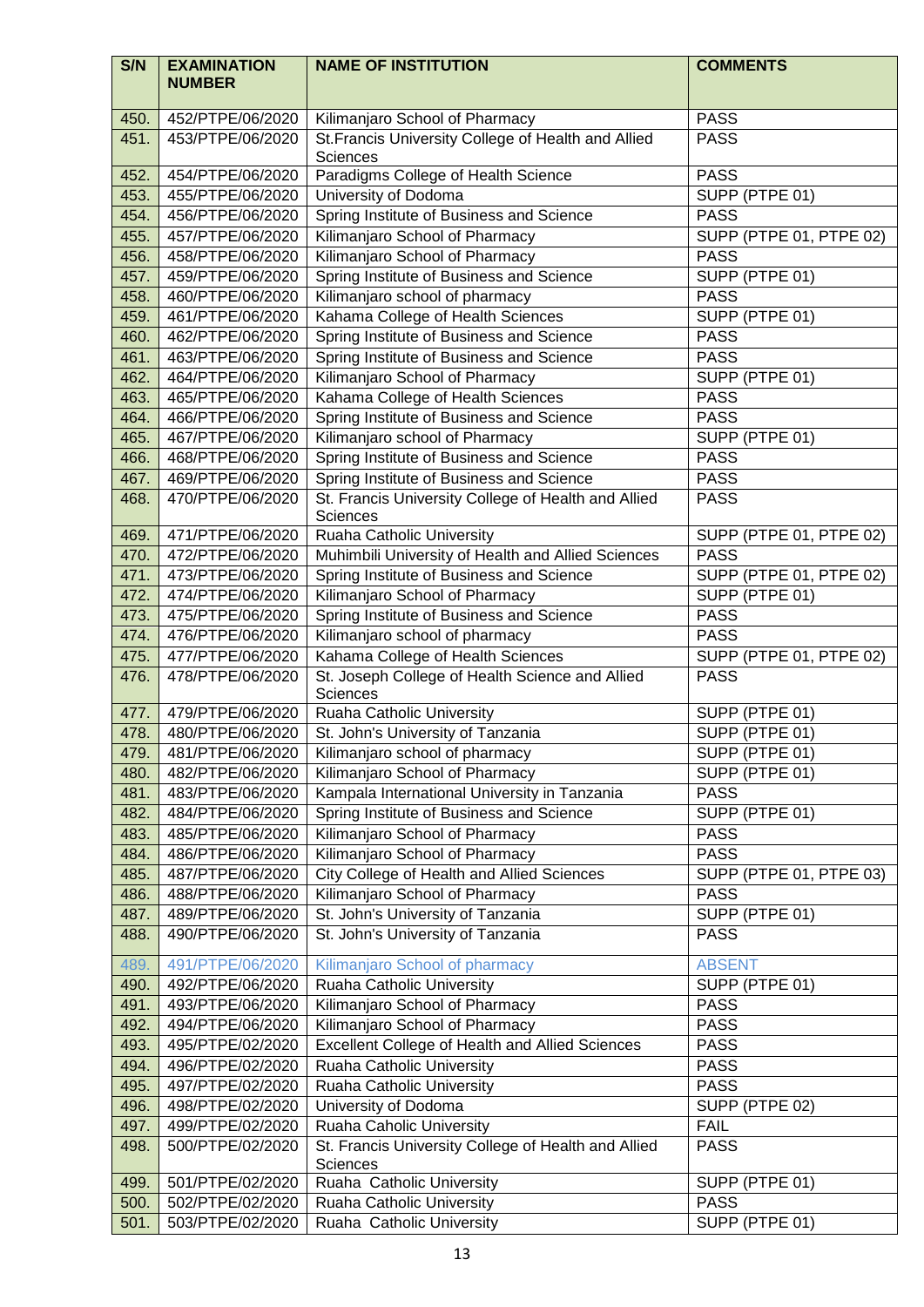| S/N  | <b>EXAMINATION</b><br><b>NUMBER</b> | <b>NAME OF INSTITUTION</b>                                             | <b>COMMENTS</b>         |
|------|-------------------------------------|------------------------------------------------------------------------|-------------------------|
| 502. | 504/PTPE/02/2020                    | Ruaha Catholic University                                              | <b>PASS</b>             |
| 503. | 505/PTPE/02/2020                    | Ruaha Catholic University                                              | <b>PASS</b>             |
| 504. | 506/PTPE/02/2020                    | Kilimanjaro school of pharmacy                                         | <b>PASS</b>             |
| 505. | 507/PTPE/02/2020                    | Ruaha Catholic University                                              | <b>PASS</b>             |
| 506. | 508/PTPE/02/2020                    | Ruaha Catholic University                                              | <b>PASS</b>             |
| 507. | 509/PTPE/02/2020                    | Ruaha Catholic University                                              | <b>PASS</b>             |
| 508. | 510/PTPE/02/2020                    | Ruaha Catholic University                                              | SUPP (PTPE 01)          |
| 509. | 511/PTPE/02/2020                    | Ruaha Catholic University                                              | SUPP (PTPE 01)          |
| 510. | 512/PTPE/02/2020                    | Ruaha Catholic University                                              | SUPP (PTPE 01)          |
| 511. | 513/PTPE/02/2020                    | Ruaha Catholic University                                              | SUPP (PTPE 01)          |
| 512. | 514/PTPE/02/2020                    | Ruaha Catholic University                                              | SUPP (PTPE 01)          |
| 513. | 515/PTPE/02/2020                    | Ruaha Catholic University                                              | SUPP (PTPE 01, PTPE 03) |
| 514. | 516/PTPE/02/2020                    | University of Dodoma                                                   | <b>FAIL</b>             |
| 515. | 517/PTPE/02/2020                    | St. Francis University College of Health and Allied<br><b>Sciences</b> | SUPP (PTPE 02)          |
| 516. | 518/PTPE/02/2020                    | Ruaha Catholic University                                              | SUPP (PTPE 01)          |
| 517. | 519/PTPE/02/2020                    | Ruaha Catholic University                                              | SUPP (PTPE 01)          |
| 518. | 520/PTPE/02/2020                    | Ruaha Catholic University                                              | <b>PASS</b>             |
| 519. | 521/PTPE/02/2020                    | Ruaha Catholic University                                              | SUPP (PTPE 01)          |
| 520. | 522/PTPE/02/2020                    | Ruaha Catholic University                                              | SUPP (PTPE 01)          |
| 521. | 523/PTPE/02/2020                    | Ruaha Catholic University                                              | <b>PASS</b>             |
| 522. | 524/PTPE/02/2020                    | Ruaha Catholic University                                              | <b>PASS</b>             |
| 523. | 525/PTPE/02/2020                    | Paradigms College of Health Sciences                                   | SUPP (PTPE 01)          |
| 524. | 526/PTPE/02/2020                    | Kilimanjaro School of Pharmacy                                         | SUPP (PTPE 01)          |
| 525. | 527/PTPE/02/2020                    | Ruaha Catholic University                                              | SUPP (PTPE 02, PTPE 03) |
| 526. | 528/PTPE/02/2020                    | Ruaha Catholic University                                              | <b>PASS</b>             |
| 527. | 529/PTPE/02/2020                    | <b>City College of Health and Allied Sciences</b>                      | <b>FAIL</b>             |
| 528. | 530/PTPE/02/2020                    | Paradigms College of Health Sciences                                   | SUPP (PTPE 01)          |
| 529. | 531/PTPE/02/2020                    | Kilimanjaro School of Pharmacy                                         | SUPP (PTPE 01)          |
| 530. | 532/PTPE/02/2020                    | Ruaha Catholic University                                              | <b>PASS</b>             |
| 531. | 533/PTPE/02/2020                    | Paradigm Collge of Health Sciences                                     | <b>FAIL</b>             |
| 532. | 534/PTPE/02/2020                    | St. John's University of Tanzania                                      | <b>PASS</b>             |
| 533. | 535/PTPE/02/2020                    | Ruaha Catholic University                                              | SUPP (PTPE 02)          |
| 534. | 536/PTPE/02/2020                    | Ruaha Catholic University                                              | <b>PASS</b>             |
| 535. | 537/PTPE/02/2020                    | Ruaha Catholic University                                              | SUPP (PTPE 01, PTPE 02) |
| 536. | 538/PTPE/02/2020                    | Ruaha Catholic University                                              | <b>PASS</b>             |
| 537. | 539/PTPE/02/2020                    | Kilimanjaro School of Pharmacy                                         | SUPP (PTPE 01)          |
| 538. | 540/PTPE/02/2020                    | St. Francis University College of Health and Allied<br>Sciences        | <b>PASS</b>             |
| 539. | 541/PTPE/02/2020                    | Ruaha Catholic University                                              | SUPP (PTPE 01)          |
| 540. | 542/PTPE/02/2020                    | Ruaha Catholic University                                              | <b>PASS</b>             |
| 541. | 543/PTPE/02/2020                    | Ruaha Catholic University                                              | SUPP (PTPE 01, PTPE 03) |
| 542. | 550/PTPE/02/2020                    | Ruaha Catholic University                                              | SUPP (PTPE 01)          |
| 543. | 551/PTPE/02/2020                    | University of Dodoma                                                   | SUPP (PTPE 02)          |

**KEY**

**PTPE 01 - Principal of Compounding, Calculations and its Formulations**

**PTPE 02 - Principle of Hospital and Community Pharmacy Practice**

**PTPE 03 - Laws, Regulations, Ethics and Professional Conducts**

**ABS - Absent**

**SUPP - Supplementary (Scored lower than the pass mark in one or two examinations)** 

**DISQ - Disqualified (Confirmed breaching Examination Regulations)**

**FAIL - Scored lower than the pass mark in all three (3) examinations**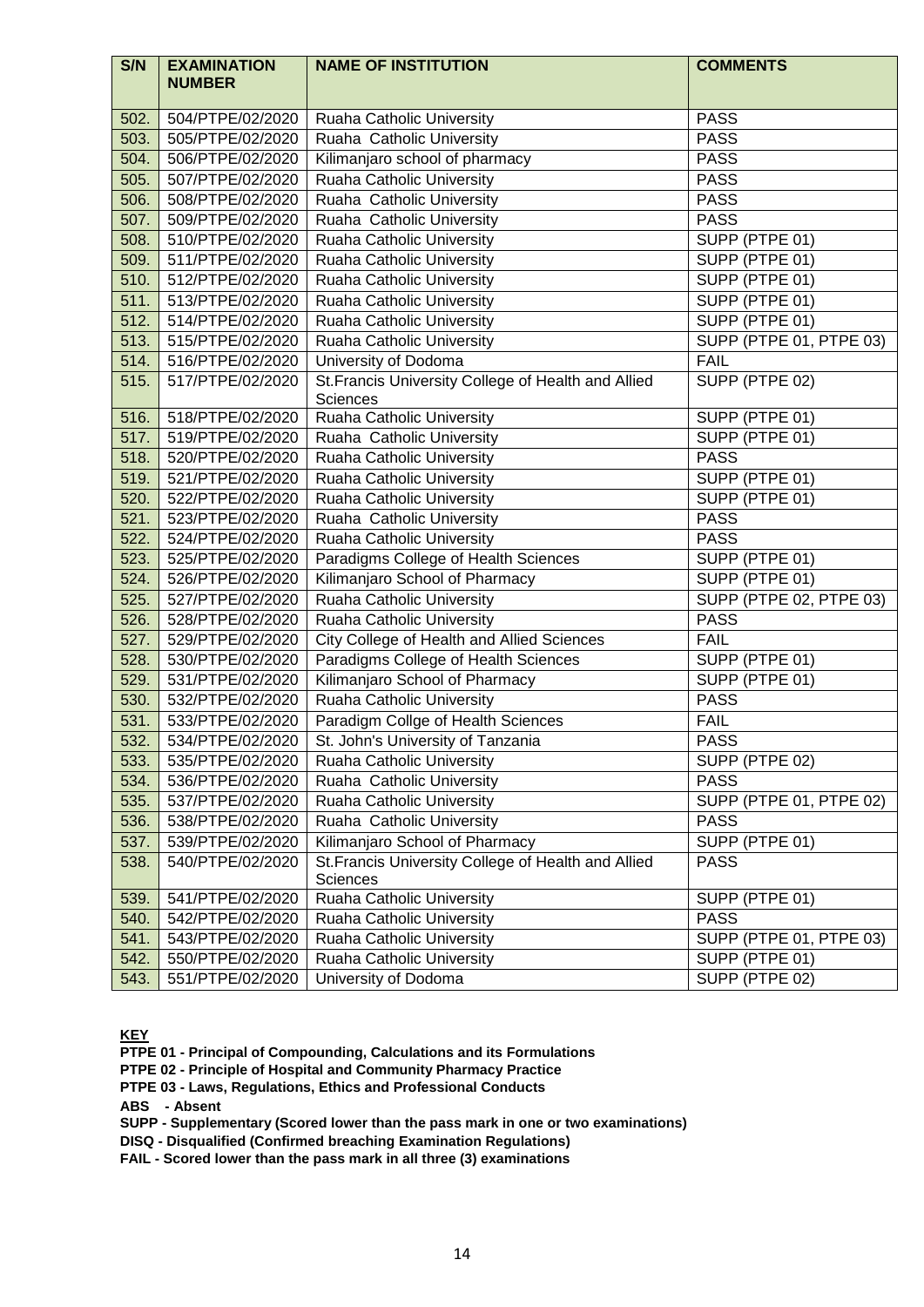### **C: PHARMACEUTICAL ASSISTANTS SUMMARY**

| <b>ATTENDANCE</b>                                     |               |                |  |  |  |
|-------------------------------------------------------|---------------|----------------|--|--|--|
| <b>Description</b><br>Percentage (%)<br><b>Number</b> |               |                |  |  |  |
| Registered                                            | 26            | 100%           |  |  |  |
| Sat                                                   | 26            | 100%           |  |  |  |
| Ubsent                                                | 0             | 0%             |  |  |  |
| <b>RESULT SUMMARY</b>                                 |               |                |  |  |  |
| <b>Description</b>                                    | <b>Number</b> | Percentage (%) |  |  |  |
| Pass                                                  | 15            | 58%            |  |  |  |
| Supp                                                  | 11            | 42%            |  |  |  |
| Disq                                                  | 0             | 0%             |  |  |  |
| Fail                                                  | 0             | 0%             |  |  |  |

| S/N | <b>EXAMINATION</b><br><b>NUMBER</b> | <b>NAME OF INSTITUTION</b>                                             | <b>COMMENTS</b>          |
|-----|-------------------------------------|------------------------------------------------------------------------|--------------------------|
| 1.  | 01/PAPE/06/2020                     | Mgao Health Training Institute                                         | SUPP (PAPE 02, PAPE 03)  |
| 2.  | 02PAPE/06/2020                      | Mtwara Clinical Officers Training Centre                               | <b>PASS</b>              |
| 3.  | 03/PAPE/06/2020                     | City college of health and allied sciences                             | <b>PASS</b>              |
| 4.  | 04/PAPE/06/2020                     | Kampala International University in Tanzania                           | <b>PASS</b>              |
| 5.  | 05/PAPE/06/2020                     | Mgao Health Training Institute                                         | SUPP (PAPE 02)           |
| 6.  | 06/PAPE/06/2020                     | Paradigms Health College                                               | SUPP (PAPE 02)           |
| 7.  | 07/PAPE/06/2020                     | St. Francis University College of Health and Allied<br><b>Sciences</b> | SUPP (PAPE 01)           |
| 8.  | 08/PAPE/06/2020                     | City college of health and allied sciences                             | <b>PASS</b>              |
| 9.  | 09/PAPE/06/2020                     | Kampala International University in Tanzania                           | <b>PASS</b>              |
| 10. | 10/PAPE/06/2020                     | Kahama College of Health Science                                       | SUPP (PAPE 02)           |
| 11. | 11/PAPE/06/2020                     | Mgao Health Training Institution                                       | <b>PASS</b>              |
| 12. | 12/PAPE/06/2020                     | Kahama College of Health Sciences                                      | <b>PASS</b>              |
| 13. | 13/PAPE/06/2020                     | Tandabui Institute of Health Science and<br>Technology                 | <b>PASS</b>              |
| 14. | 14/PAPE/06/2020                     | Mgao Health Training Institution                                       | <b>PASS</b>              |
| 15. | 15/PAPE/06/2020                     | Mgao Health Training Institution                                       | <b>PASS</b>              |
| 16. | 16/PAPE/06/2020                     | Tandabui Institute of Health Science                                   | SUPP (PAPE 02)           |
| 17. | 17/PAPE/06/2020                     | Mgao Health Training Institute                                         | <b>PASS</b>              |
| 18. | 18/PAPE/06/2020                     | Kahama College of Health Sciences                                      | SUPP (PAPE 01 & PAPE 03) |
| 19. | 19/PAPE/06/2020                     | Tandabui Institute of Health Science and<br>Technology                 | <b>PASS</b>              |
| 20. | 20/PAPE/06/2020                     | St. John's University of Tanzania                                      | <b>PASS</b>              |
| 21. | 21/PAPE/06/2020                     | Kampala International University in Tanzania                           | <b>PASS</b>              |
| 22. | 22/PAPE/06/2020                     | St. John's University of Tanzania                                      | <b>PASS</b>              |
| 23. | 23/PAPE/06/2020                     | St. John's University of Tanzania                                      | SUPP (PAPE 01, PAPE 02)  |
| 24. | 24/PAPE/06/2020                     | Mgao Health Training Institute                                         | SUPP (PAPE 02)           |
| 25. | 25/PAPE/06/2020                     | St. John's University of Tanzania                                      | SUPP (PAPE 02)           |
| 26. | 26/PAPE/06/2020                     | St. Peters College of Health Sciences                                  | SUPP (PAPE 01)           |

**KEY**

- **PAPE 01 - Principal of Compounding, Calculations and its Formulations**
- **PAPE 02 - Principle of Hospital and Community Pharmacy Practice**
- **PAPE 03 - Laws, Regulations, Ethics and Professional Conducts**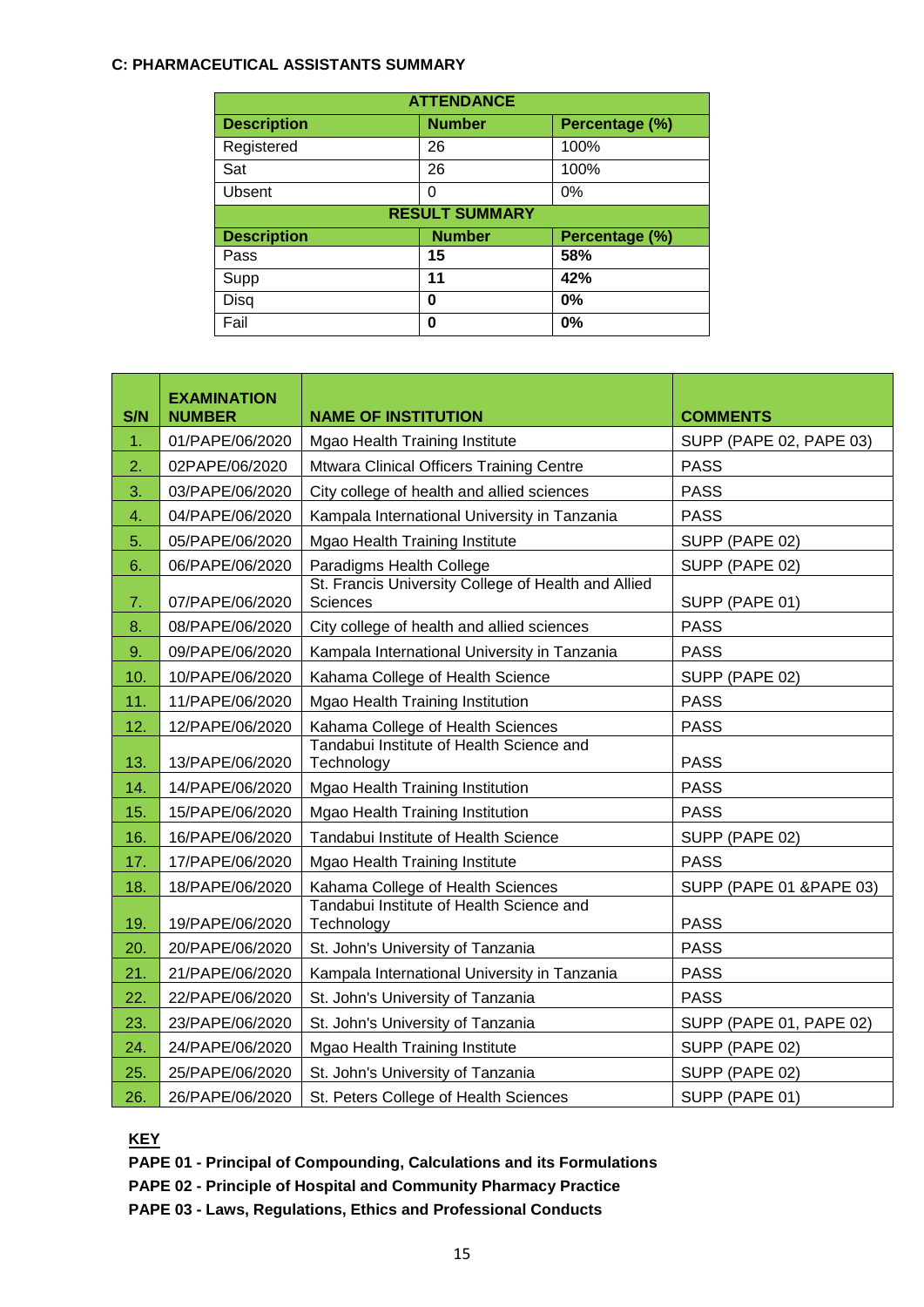- **SUPP Supplimentary (scored lower than passmark in one or two examinations)**
- **FAIL Scored lower than the pass mark in all three (3) examinations**
- **ABS Absent**
- **DISQ Disqualified (Confirmed breaching of Examination Regulation)**

#### **D: PHARMACEUTICAL DISPENSERS**

| <b>ATTENDANCE</b>     |               |                   |
|-----------------------|---------------|-------------------|
| <b>Description</b>    | <b>Number</b> | <b>Percentage</b> |
| <b>Registered</b>     | 17            | 100%              |
| <b>Sat</b>            | 16            | 94%               |
| <b>Abs</b>            | 1             | 6%                |
|                       |               |                   |
| <b>RESULT SUMMARY</b> |               |                   |
| <b>Description</b>    | <b>Number</b> | Percentage (%)    |
| <b>Pass</b>           | 4             | 25%               |
| <b>Supp</b>           | 9             | 56%               |
| <b>Disq</b>           | 0             | 0%                |
| Fail                  | 3             | 19%               |

| S/N | <b>EXAM. NUMBER</b> | <b>INSTITUTION</b>                           | <b>COMMENTS</b>     |
|-----|---------------------|----------------------------------------------|---------------------|
| 1.  | 01/PDPE/06/2020     | Kampala International University in Tanzania | <b>PASS</b>         |
| 2.  | 02/PDPE/06/2020     | KAM College of Health Sciences               | <b>FAIL</b>         |
| 3.  | 03/PDPE/06/2020     | Decca College of Health and Allied Science   | SUPP (PD 01, PD 03) |
| 4.  | 04/PDPE/06/2020     | Decca College of Health and Allied Science   | SUPP (PD 01, PD 03) |
| 5.  | 05/PDPE/06/2020     | St. John's University of Tanzania            | SUPP. (PD 03)       |
| 6.  | 06/PDPE/06/2020     | St. John's University of Tanzania            | <b>ABSENT</b>       |
| 7.  | 07/PDPE/06/2020     | Decca College of Health and Allied Science   | <b>SUPP (PD 01)</b> |
| 8.  | 08/PDPE/06/2020     | St. John's University of Tanzania            | SUPP (PD 01, PD 03) |
| 9.  | 09/PDPE/06/2020     | St. John's University of Tanzania            | <b>SUPP (PD 03)</b> |
| 10. | 10/PDPE/06/2020     | Musoma Utalii College                        | SUPP (PD 01, PD 03) |
| 11. | 11/PDPE/06/2020     | St. John's University of Tanzania            | SUPP (PD 01, PD 03) |
| 12. | 12/PDPE/06/2020     | St. John's university of Tanzania            | <b>PASS</b>         |
| 13. | 13/PDPE/06/2020     | Mgao Health Training Institute               | <b>SUPP (PD 01)</b> |
| 14. | 14/PDPE/06/2020     | St. John's University of Tanzania            | <b>FAIL</b>         |
| 15. | 20/PDPE/06/2020     | St. John's University of Tanzania            | <b>PASS</b>         |
| 16. | 299/PTPE/06/2020    | St John's University of Tanzania             | <b>FAIL</b>         |
| 17. | 388/PTPE/06/2020    | St John's University of Tanzania             | <b>PASS</b>         |

**KEY**

- **PD 01 - Basic Compounding, Calculations and its Formulations**
- **PD 02 - Basic Hospital and Community Pharmacy Practice**
- **PD 03 - Laws, Regulations, Ethics and Professional Conducts**
- **ABS - Absent**
- **SUPP - Supplementary (Scored lower than the pass mark in one or two examinations)**
- **DISQ - Disqualified (Confirmed breaching of Examination Regulation)**
- **FAIL - Scored lower than the pass mark in all three(3) examinations**